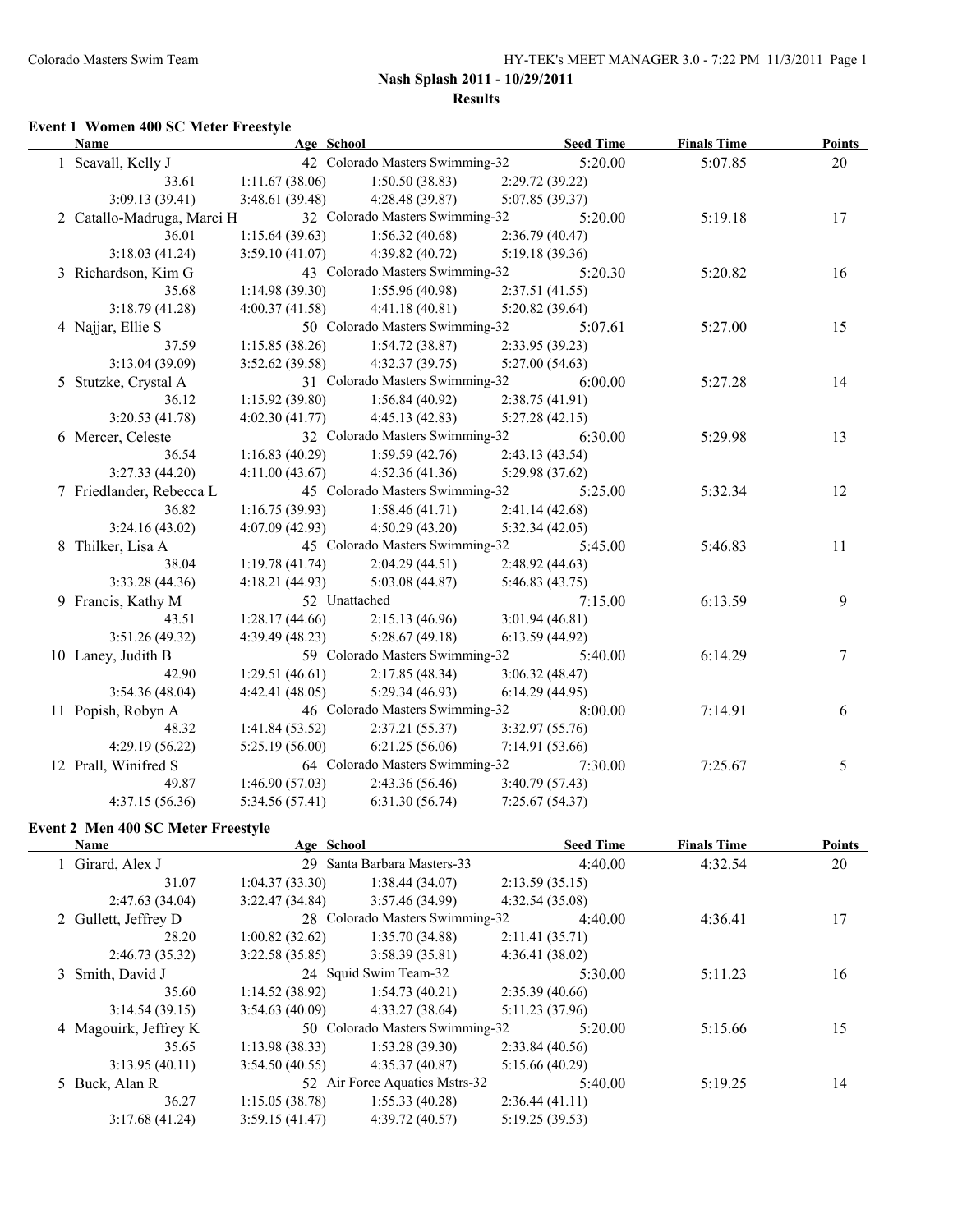## **(Event 2 Men 400 SC Meter Freestyle)**

| Name                 |                |                |                                                                                                                                                                  | <b>Seed Time</b>                                                                                                                                                                                                                                                                                                                         | <b>Finals Time</b>                                                                                                                                                                                                                                                                                                                                                                                                                                                                                                                                                                                                                                           | <b>Points</b> |
|----------------------|----------------|----------------|------------------------------------------------------------------------------------------------------------------------------------------------------------------|------------------------------------------------------------------------------------------------------------------------------------------------------------------------------------------------------------------------------------------------------------------------------------------------------------------------------------------|--------------------------------------------------------------------------------------------------------------------------------------------------------------------------------------------------------------------------------------------------------------------------------------------------------------------------------------------------------------------------------------------------------------------------------------------------------------------------------------------------------------------------------------------------------------------------------------------------------------------------------------------------------------|---------------|
| 6 Mann, Jonathan E   |                |                |                                                                                                                                                                  | 5:12.00                                                                                                                                                                                                                                                                                                                                  | 5:31.51                                                                                                                                                                                                                                                                                                                                                                                                                                                                                                                                                                                                                                                      | 13            |
| 34.22                | 1:13.14(38.92) |                |                                                                                                                                                                  |                                                                                                                                                                                                                                                                                                                                          |                                                                                                                                                                                                                                                                                                                                                                                                                                                                                                                                                                                                                                                              |               |
| 3:24.69(47.66)       | 4:13.50(48.81) |                |                                                                                                                                                                  |                                                                                                                                                                                                                                                                                                                                          |                                                                                                                                                                                                                                                                                                                                                                                                                                                                                                                                                                                                                                                              |               |
| 7 Meyer, Jay         |                |                |                                                                                                                                                                  | 5:45.00                                                                                                                                                                                                                                                                                                                                  | 5:40.28                                                                                                                                                                                                                                                                                                                                                                                                                                                                                                                                                                                                                                                      | 12            |
| 37.95                |                |                |                                                                                                                                                                  |                                                                                                                                                                                                                                                                                                                                          |                                                                                                                                                                                                                                                                                                                                                                                                                                                                                                                                                                                                                                                              |               |
| 3:29.43(43.67)       |                |                |                                                                                                                                                                  |                                                                                                                                                                                                                                                                                                                                          |                                                                                                                                                                                                                                                                                                                                                                                                                                                                                                                                                                                                                                                              |               |
| 8 Parkinson, Bruce A |                |                |                                                                                                                                                                  | 5:45.00                                                                                                                                                                                                                                                                                                                                  | 5:43.56                                                                                                                                                                                                                                                                                                                                                                                                                                                                                                                                                                                                                                                      | 11            |
| 36.77                | 1:17.78(41.01) |                |                                                                                                                                                                  |                                                                                                                                                                                                                                                                                                                                          |                                                                                                                                                                                                                                                                                                                                                                                                                                                                                                                                                                                                                                                              |               |
| 3:30.95(44.93)       |                |                |                                                                                                                                                                  |                                                                                                                                                                                                                                                                                                                                          |                                                                                                                                                                                                                                                                                                                                                                                                                                                                                                                                                                                                                                                              |               |
| 9 Townsend, Cecil    |                |                |                                                                                                                                                                  | 6:13.70                                                                                                                                                                                                                                                                                                                                  | 5:49.27                                                                                                                                                                                                                                                                                                                                                                                                                                                                                                                                                                                                                                                      | 9             |
| 41.31                | 1:26.43(45.12) |                |                                                                                                                                                                  |                                                                                                                                                                                                                                                                                                                                          |                                                                                                                                                                                                                                                                                                                                                                                                                                                                                                                                                                                                                                                              |               |
| 3:39.44(44.41)       |                |                |                                                                                                                                                                  |                                                                                                                                                                                                                                                                                                                                          |                                                                                                                                                                                                                                                                                                                                                                                                                                                                                                                                                                                                                                                              |               |
| 10 Cain, David P     |                |                |                                                                                                                                                                  | 6:00.00                                                                                                                                                                                                                                                                                                                                  | 5:53.68                                                                                                                                                                                                                                                                                                                                                                                                                                                                                                                                                                                                                                                      | 7             |
| 36.23                | 1:17.37(41.14) |                |                                                                                                                                                                  |                                                                                                                                                                                                                                                                                                                                          |                                                                                                                                                                                                                                                                                                                                                                                                                                                                                                                                                                                                                                                              |               |
| 3:32.17(46.40)       |                |                |                                                                                                                                                                  |                                                                                                                                                                                                                                                                                                                                          |                                                                                                                                                                                                                                                                                                                                                                                                                                                                                                                                                                                                                                                              |               |
| 11 Carney, Kent      |                |                |                                                                                                                                                                  | 6:00.00                                                                                                                                                                                                                                                                                                                                  | 5:54.70                                                                                                                                                                                                                                                                                                                                                                                                                                                                                                                                                                                                                                                      | 6             |
| 38.30                |                |                |                                                                                                                                                                  |                                                                                                                                                                                                                                                                                                                                          |                                                                                                                                                                                                                                                                                                                                                                                                                                                                                                                                                                                                                                                              |               |
| 3:39.09(44.55)       |                |                |                                                                                                                                                                  |                                                                                                                                                                                                                                                                                                                                          |                                                                                                                                                                                                                                                                                                                                                                                                                                                                                                                                                                                                                                                              |               |
| 12 Burson, William W |                |                |                                                                                                                                                                  | 5:55.00                                                                                                                                                                                                                                                                                                                                  | 5:58.86                                                                                                                                                                                                                                                                                                                                                                                                                                                                                                                                                                                                                                                      | 5             |
| 39.74                |                |                |                                                                                                                                                                  |                                                                                                                                                                                                                                                                                                                                          |                                                                                                                                                                                                                                                                                                                                                                                                                                                                                                                                                                                                                                                              |               |
| 3:40.52(45.91)       |                |                |                                                                                                                                                                  |                                                                                                                                                                                                                                                                                                                                          |                                                                                                                                                                                                                                                                                                                                                                                                                                                                                                                                                                                                                                                              |               |
| 13 Estte, Steve      |                |                |                                                                                                                                                                  | 6:00.00                                                                                                                                                                                                                                                                                                                                  | 6:06.36                                                                                                                                                                                                                                                                                                                                                                                                                                                                                                                                                                                                                                                      | 4             |
| 39.55                | 1:23.68(44.13) |                |                                                                                                                                                                  |                                                                                                                                                                                                                                                                                                                                          |                                                                                                                                                                                                                                                                                                                                                                                                                                                                                                                                                                                                                                                              |               |
| 3:45.19(47.30)       | 4:32.60(47.41) |                |                                                                                                                                                                  |                                                                                                                                                                                                                                                                                                                                          |                                                                                                                                                                                                                                                                                                                                                                                                                                                                                                                                                                                                                                                              |               |
| 14 Gelormino, Mike   |                |                |                                                                                                                                                                  | 7:10.00                                                                                                                                                                                                                                                                                                                                  | 6:38.50                                                                                                                                                                                                                                                                                                                                                                                                                                                                                                                                                                                                                                                      | 3             |
| 45.06                | 1:34.19(49.13) |                |                                                                                                                                                                  |                                                                                                                                                                                                                                                                                                                                          |                                                                                                                                                                                                                                                                                                                                                                                                                                                                                                                                                                                                                                                              |               |
| 4:08.42(52.54)       | 4:59.46(51.04) | 5:51.25(51.79) |                                                                                                                                                                  |                                                                                                                                                                                                                                                                                                                                          |                                                                                                                                                                                                                                                                                                                                                                                                                                                                                                                                                                                                                                                              |               |
|                      |                |                | 1:20.38(42.43)<br>4:13.47(44.04)<br>4:16.01(45.06)<br>4:23.43 (43.99)<br>4:18.99(46.82)<br>1:21.50(43.20)<br>4:23.93 (44.84)<br>1:23.48(43.74)<br>4:27.15(46.63) | Age School<br>1:55.30(42.16)<br>4:52.96 (39.46)<br>2:02.62 (42.24)<br>4:57.26 (43.79)<br>2:01.41 (43.63)<br>5:00.25 (44.24)<br>2:10.81 (44.38)<br>5:06.31 (42.88)<br>2:00.70(43.33)<br>5:06.66(47.67)<br>2:08.42 (46.92)<br>5:09.93 (46.00)<br>2:08.59(45.11)<br>5:14.24 (47.09)<br>2:10.97 (47.29)<br>5:21.11(48.51)<br>2:24.75 (50.56) | 51 Colorado Masters Swimming-32<br>2:37.03(41.73)<br>5:31.51 (38.55)<br>42 Colorado Masters Swimming-32<br>2:45.76(43.14)<br>5:40.28(43.02)<br>60 Colorado Masters Swimming-32<br>2:46.02(44.61)<br>5:43.56(43.31)<br>64 Colorado Masters Swimming-32<br>2:55.03(44.22)<br>5:49.27(42.96)<br>33 Colorado Masters Swimming-32<br>2:45.77(45.07)<br>5:53.68(47.02)<br>64 Colorado Masters Swimming-32<br>2:54.54(46.12)<br>5:54.70(44.77)<br>66 Colorado Masters Swimming-32<br>2:54.61(46.02)<br>5:58.86(44.62)<br>52 Colorado Masters Swimming-32<br>2:57.89(46.92)<br>6:06.36(45.25)<br>43 Colorado Masters Swimming-32<br>3:15.88(51.13)<br>6:38.50(47.25) |               |

#### **Event 6 Women 50 SC Meter Butterfly**

| Name               | Age School                      | <b>Seed Time</b> | <b>Finals Time</b> | <b>Points</b> |
|--------------------|---------------------------------|------------------|--------------------|---------------|
| DeHaven, Kathleen  | 39 Colorado Masters Swimming-32 | 32.00            | 31.66              | 20            |
| 2 Mercer, Celeste  | 32 Colorado Masters Swimming-32 | NT               | 34.41              | 17            |
| 3 Nash, Ellie      | 33 Colorado Masters Swimming-32 | 31.73            | 35.19              | 16            |
| 4 Rosener, Karen K | 57 Colorado Masters Swimming-32 | 38.50            | 36.44              | 15            |
| 5 Francis, Kathy M | 52 Unattached                   | 57.00            | 45.05              | 14            |
| 6 Young, Lydia L   | 63 Colorado Masters Swimming-32 | 46.95            | 46.29              | 13            |
|                    |                                 |                  |                    |               |

## **Event 7 Men 50 SC Meter Butterfly**

|    | Name                    |    | Age School                      | <b>Seed Time</b> | <b>Finals Time</b> | <b>Points</b> |
|----|-------------------------|----|---------------------------------|------------------|--------------------|---------------|
|    | 1 Nemick, Greg          |    | 23 Colorado Masters Swimming-32 | 27.50            | 27.51              | 20            |
|    | 2 Burleigh, Roger       | 27 | Squid Swim Team-32              | 30.50            | 28.04              | 17            |
|    | 3 Hewins, Stephen L     | 43 | Squid Swim Team-32              | 32.37            | 29.36              | 16            |
|    | 4 Edwards, Dan          |    | 38 Colorado Masters Swimming-32 | 29.00            | 29.37              | 15            |
|    | 5 Fuller, Ed            |    | 52 Colorado Masters Swimming-32 | 31.00            | 29.71              | 14            |
|    | 6 Ganiyev, Doston       |    | 24 Squid Swim Team-32           | 33.66            | 29.90              | 13            |
|    | 7 Sandstrum, Michael A  |    | 42 Colorado Masters Swimming-32 | 45.00            | 29.94              | 12            |
|    | 8 Torres, Mark          | 41 | Unattached                      | 40.00            | 30.15              | 11            |
| 9. | Wong, Douglas L         |    | 36 Colorado Masters Swimming-32 | 30.40            | 30.79              | 9             |
|    | 10 Le Vasseur, Andrew P |    | 48 Colorado Masters Swimming-32 | 34.56            | 30.89              |               |
|    | 11 Holmes, Todd         |    | 42 Colorado Masters Swimming-32 | 32.59            | 31.87              | 6             |
|    | 12 Chatham, Kevin A     | 42 | Unattached                      | 37.75            | 33.09              |               |
|    | 13 Hughes, John S       |    | 58 Colorado Masters Swimming-32 | 35.00            | 33.39              | 4             |
|    | 14 Fischer, Chuck W     | 60 | Colorado Masters Swimming-32    | 37.66            | 34.66              | 3             |
|    |                         |    |                                 |                  |                    |               |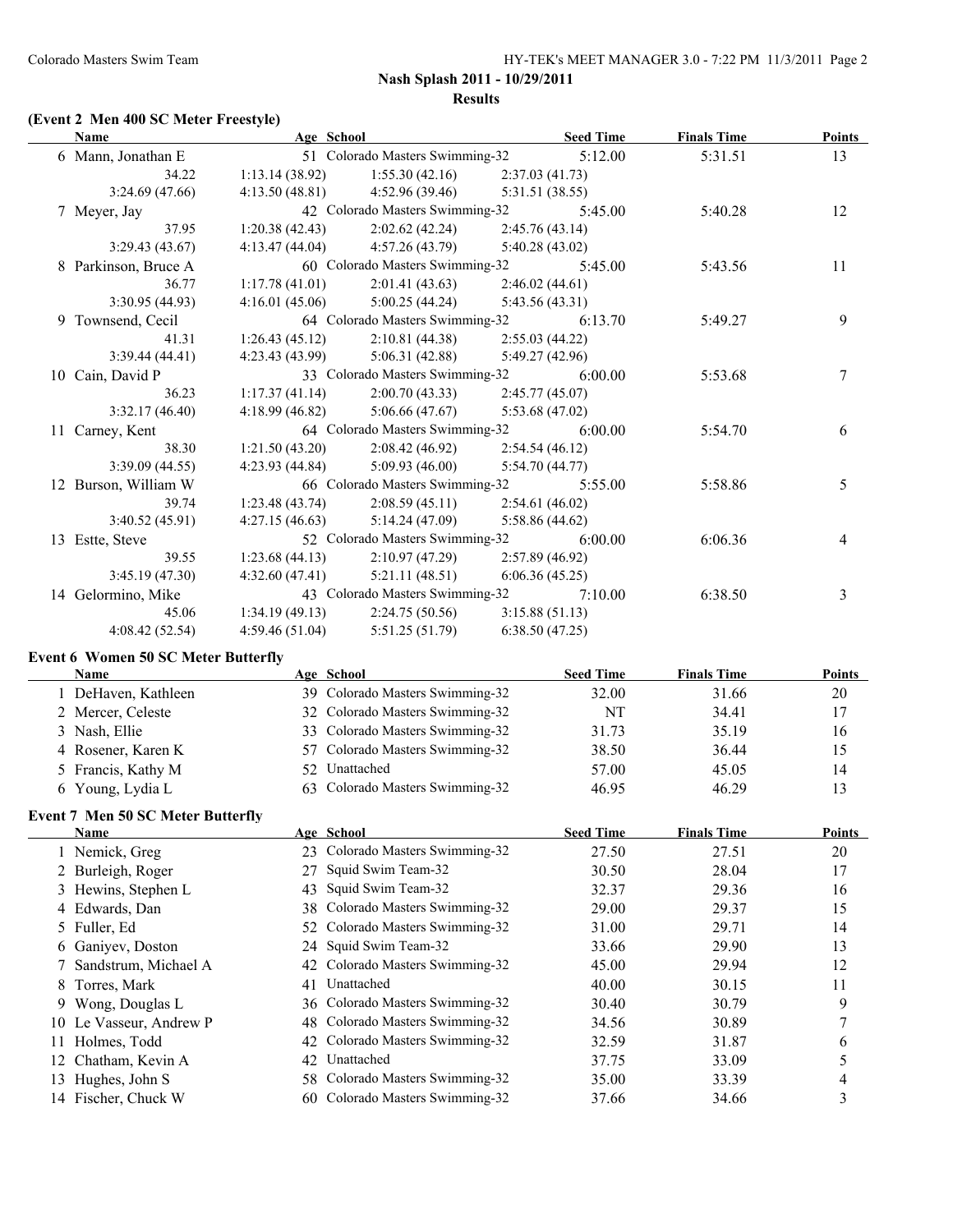## **(Event 7 Men 50 SC Meter Butterfly)**

| Name              | Age School                      | <b>Seed Time</b> | <b>Finals Time</b> | <b>Points</b> |
|-------------------|---------------------------------|------------------|--------------------|---------------|
| 15 Alvarado, Ray  | 54 Colorado Masters Swimming-32 | 36.00            | 36.62              | C             |
| 16 Weaver, Chris  | 36 Colorado Masters Swimming-32 | 50.00            | 38.74              |               |
| 17 Wolfe, Roland  | 49 Colorado Masters Swimming-32 | 41.29            | 39.80              |               |
| 18 Reetz, Eric F  | 51 Colorado Masters Swimming-32 | 32.50            | 41.65              |               |
| 19 Mainard, Tom S | 59 Colorado Masters Swimming-32 | 34.00            | 42.19              |               |
| 20 Hayden, John W | 39 Squid Swim Team-32           | 39.00            | 42.83              |               |
| 21 Kelly, John F  | 50 Colorado Masters Swimming-32 | 40.00            | 44.64              |               |
| 22 Heins, Don     | 57 Colorado Masters Swimming-32 | 47.00            | 45.65              |               |

# **Event 8 Women 200 SC Meter Backstroke**

| <b>Name</b>          | Age School     |                                                    |                  | <b>Seed Time</b> | <b>Finals Time</b> | <b>Points</b> |
|----------------------|----------------|----------------------------------------------------|------------------|------------------|--------------------|---------------|
| 1 Seavall, Kelly J   |                | 42 Colorado Masters Swimming-32 3:00.00            |                  |                  | 2:46.16            | 20            |
| 39.16                | 1:21.69(42.53) | $2:04.32(42.63)$ $2:46.16(41.84)$                  |                  |                  |                    |               |
| 2 Freund, Shelle J   |                | 46 Colorado Masters Swimming-32                    |                  | 2:58.00          | 2:50.98            | 17            |
| 40.12                |                | $1:23.46(43.34)$ $2:07.77(44.31)$ $2:50.98(43.21)$ |                  |                  |                    |               |
| 3 Najjar, Ellie S    |                | 50 Colorado Masters Swimming-32                    |                  | 2:53.55          | 2:53.45            | 16            |
| 40.56                |                | $1:23.83(43.27)$ $2:09.12(45.29)$ $2:53.45(44.33)$ |                  |                  |                    |               |
| 4 Quaratino, Aimee M |                | 41 Colorado Masters Swimming-32                    |                  | 2:48.00          | 2:59.45            | 15            |
| 40.24                |                | $1:23.99(43.75)$ $2:10.39(46.40)$ $2:59.45(49.06)$ |                  |                  |                    |               |
| 5 Crino, Heide P     |                | 45 Colorado Masters Swimming-32                    |                  | 3:15.00          | 3:09.34            | 14            |
| 41.41                |                | $1:29.34(47.93)$ $2:19.73(50.39)$ $3:09.34(49.61)$ |                  |                  |                    |               |
| 6 Shaffer, Cynthia E |                | 61 Colorado Masters Swimming-32                    |                  | 3:20.00          | 3:19.12            | 13            |
| 47.55                |                | $1:38.41(50.86)$ $2:29.84(51.43)$ $3:19.12(49.28)$ |                  |                  |                    |               |
| 7 Young, Lydia L     |                | 63 Colorado Masters Swimming-32 3:39.50            |                  |                  | 3:36.38            | 12            |
| 51.85                |                | $1:47.35(55.50)$ $2:42.76(55.41)$ $3:36.38(53.62)$ |                  |                  |                    |               |
| 8 McLean, Ryan R     |                | 31 Colorado Masters Swimming-32 4:47.99            |                  |                  | 4:51.50            | 11            |
| 1:09.23              |                | $2:21.96(1:12.73)$ $3:36.97(1:15.01)$              | 4:51.50(1:14.53) |                  |                    |               |

#### **Event 9 Men 200 SC Meter Backstroke**

| <b>Name</b>        | Age School       |                                 |                  | <b>Seed Time</b> | <b>Finals Time</b> | <b>Points</b> |
|--------------------|------------------|---------------------------------|------------------|------------------|--------------------|---------------|
| 1 Murphy, Jim      |                  | 51 Colorado Masters Swimming-32 |                  | 2:56.00          | 2:53.61            | 20            |
| 41.82              | 1:25.24(43.42)   | 2:09.63(44.39)                  | 2:53.61(43.98)   |                  |                    |               |
| 2 Cruz, Eduardo    |                  | 42 Colorado Masters Swimming-32 |                  | 3:05.95          | 2:57.48            | 17            |
| 42.01              | 1:27.07(45.06)   | 2:14.14(47.07)                  | 2:57.48(43.34)   |                  |                    |               |
| 3 Krell, David     |                  | 33 Colorado Masters Swimming-32 |                  | 2:55.00          | 2:58.20            | 16            |
| 40.83              | 1:25.60(44.77)   | 2:12.45(46.85)                  | 2:58.20(45.75)   |                  |                    |               |
| 4 Pryor, Keith T   |                  | 41 Squid Swim Team-32           |                  | 2:24.50          | 3:02.73            | 15            |
| 42.89              | 1:29.74(46.85)   | 2:17.19(47.45)                  | 3:02.73(45.54)   |                  |                    |               |
| 5 Leo, Mark        |                  | 51 Colorado Masters Swimming-32 |                  | 3:05.00          | 3:06.39            | 14            |
| 43.68              | 1:31.29(47.61)   | 2:18.69(47.40)                  | 3:06.39(47.70)   |                  |                    |               |
| 6 McDanal, Steve K |                  | 68 Colorado Masters Swimming-32 |                  | 4:50.00          | 4:22.89            | 13            |
| 1:00.94            | 2:07.14(1:06.20) | 3:17.51(1:10.37)                | 4:22.89(1:05.38) |                  |                    |               |
|                    |                  |                                 |                  |                  |                    |               |

#### **Event 10 Women 100 SC Meter Breaststroke**

 $\overline{\phantom{a}}$ 

| <b>Name</b>           | Age School                      | <b>Seed Time</b> | <b>Finals Time</b> | <b>Points</b> |
|-----------------------|---------------------------------|------------------|--------------------|---------------|
| 1 Crouch, Kim         | 50 Colorado Masters Swimming-32 | 1:25.33          | 1:26.22            | 20            |
| 40.98                 | 1:26.22(45.24)                  |                  |                    |               |
| 2 Good, Tricia        | 40 Colorado Masters Swimming-32 | 1:28.55          | 1:26.83            | 17            |
| 40.88                 | 1:26.83(45.95)                  |                  |                    |               |
| 3 Washburn, Lynette A | 48 Colorado Masters Swimming-32 | 1:27.99          | 1:29.03            | 16            |
| 42.16                 | 1:29.03(46.87)                  |                  |                    |               |
| 4 Nash, Ellie         | 33 Colorado Masters Swimming-32 | 1:24.68          | 1:31.45            | 15            |
| 43.14                 | 1:31.45(48.31)                  |                  |                    |               |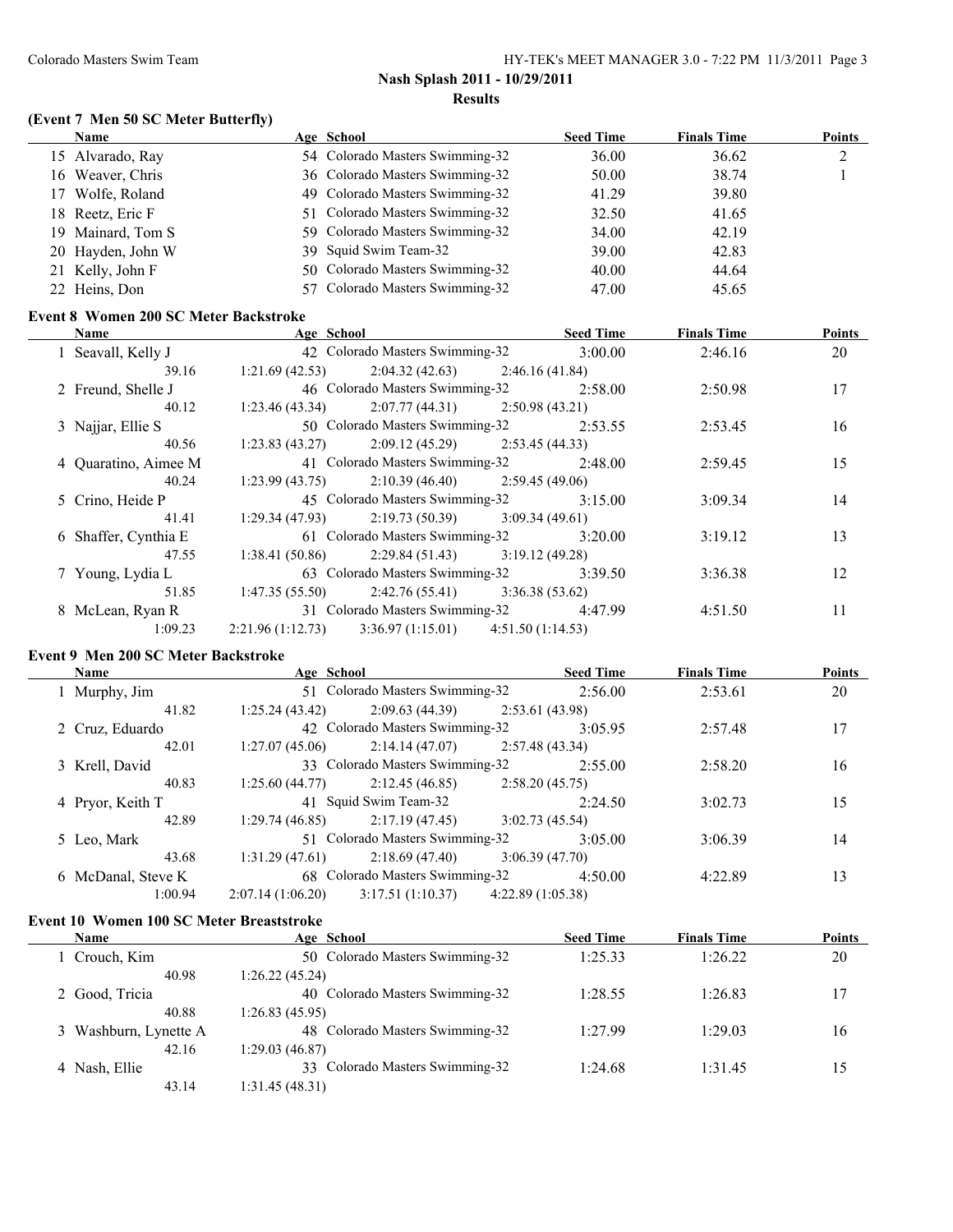#### **(Event 10 Women 100 SC Meter Breaststroke)**

|     | Name                     | Age School                         | <b>Seed Time</b> | <b>Finals Time</b> | <b>Points</b> |
|-----|--------------------------|------------------------------------|------------------|--------------------|---------------|
|     | 5 Rosener, Karen K       | 57 Colorado Masters Swimming-32    | 1:41.10          | 1:38.38            | 14            |
|     | 46.81                    | 1:38.38(51.57)                     |                  |                    |               |
|     | 6 Sauls, Catherine C     | 47 Colorado Masters Swimming-32    | 1:40.00          | 1:41.69            | 13            |
|     | 48.22                    | 1:41.69(53.47)                     |                  |                    |               |
|     | 7 Friedlander, Rebecca L | 45 Colorado Masters Swimming-32    | 1:43.00          | 1:42.70            | 12            |
|     | 48.77                    | 1:42.70(53.93)                     |                  |                    |               |
|     | 8 Gable, Lisa            | 53 Colorado Masters Swimming-32    | 1:39.00          | 1:42.77            | 11            |
|     | 48.41                    | 1:42.77(54.36)                     |                  |                    |               |
|     | 9 Shaffer, Cynthia E     | 61 Colorado Masters Swimming-32    | 1:45.00          | 1:43.43            | 9             |
|     | 49.82                    | 1:43.43(53.61)                     |                  |                    |               |
| 10. | Sortwell, Andrea         | 52 Colorado Masters Swimming-32    | 1:59.76          | 2:02.94            | 7             |
|     | 58.14                    | 2:02.94(1:04.80)                   |                  |                    |               |
|     | Wise, Louise             | Colorado Masters Swimming-32<br>69 | 2:00.00          | 2:03.68            | 6             |
|     |                          |                                    |                  |                    |               |

# **Event 11 Men 100 SC Meter Breaststroke**

| <b>Name</b>          |                | Age School                      | <b>Seed Time</b> | <b>Finals Time</b> | <b>Points</b> |
|----------------------|----------------|---------------------------------|------------------|--------------------|---------------|
| 1 Thomas, Matthew S  |                | 32 Unattached                   | 1:15.00          | 1:18.02            | 20            |
| 36.89                | 1:18.02(41.13) |                                 |                  |                    |               |
| 2 Mann, Jonathan E   |                | 51 Colorado Masters Swimming-32 | 1:30.00          | 1:20.79            | 17            |
| 37.92                | 1:20.79(42.87) |                                 |                  |                    |               |
| 3 Ganiyev, Doston    |                | 24 Squid Swim Team-32           | 1:21.66          | 1:21.50            | 16            |
| 37.97                | 1:21.50(43.53) |                                 |                  |                    |               |
| 4 Brown, Stacy D     |                | 46 Colorado Masters Swimming-32 | 1:35.00          | 1:23.28            | 15            |
| 39.43                | 1:23.28(43.85) |                                 |                  |                    |               |
| 5 Cain, David P      |                | 33 Colorado Masters Swimming-32 | 1:22.00          | 1:24.96            | 14            |
| 40.13                | 1:24.96(44.83) |                                 |                  |                    |               |
| 6 Parkinson, Bruce A |                | 60 Colorado Masters Swimming-32 | 1:30.00          | 1:28.97            | 13            |
| 42.24                | 1:28.97(46.73) |                                 |                  |                    |               |
| --- Kostyrka, Joel R |                | 50 Colorado Masters Swimming-32 | 2:15.00          | DQ                 |               |
| 57.07                | DO(1:05.17)    |                                 |                  |                    |               |

#### **Event 12 Women 200 SC Meter Freestyle**

|                      |                |                |            | <b>Seed Time</b>                                                                                                                                                                                                 | <b>Finals Time</b>                                                                                        | <b>Points</b> |
|----------------------|----------------|----------------|------------|------------------------------------------------------------------------------------------------------------------------------------------------------------------------------------------------------------------|-----------------------------------------------------------------------------------------------------------|---------------|
| 1 Shuss, Audrey      |                |                |            | 2:08.00                                                                                                                                                                                                          | 2:26.44                                                                                                   | 20            |
| 33.71                | 1:10.57(36.86) |                |            |                                                                                                                                                                                                                  |                                                                                                           |               |
| 2 Richardson, Kim G  |                |                |            | 2:30.30                                                                                                                                                                                                          | 2:30.68                                                                                                   | 17            |
| 34.09                | 1:11.70(37.61) |                |            |                                                                                                                                                                                                                  |                                                                                                           |               |
| 3 Stutzke, Crystal A |                |                |            | 2:35.00                                                                                                                                                                                                          | 2:37.71                                                                                                   | 16            |
| 34.20                | 1:13.12(38.92) |                |            |                                                                                                                                                                                                                  |                                                                                                           |               |
| 4 Laney, Judith B    |                |                |            | 2:48.00                                                                                                                                                                                                          | 3:03.50                                                                                                   | 15            |
| 42.90                | 1:30.04(47.14) | 2:17.60(47.56) |            |                                                                                                                                                                                                                  |                                                                                                           |               |
| 5 Prall, Winifred S  |                |                |            | 3:40.00                                                                                                                                                                                                          | 3:38.77                                                                                                   | 14            |
| 50.43                | 1:48.40(57.97) | 2:44.39(55.99) |            |                                                                                                                                                                                                                  |                                                                                                           |               |
|                      |                |                | Age School | 28 Colorado Masters Swimming-32<br>1:48.40 (37.83)<br>43 Colorado Masters Swimming-32<br>1:51.37(39.67)<br>31 Colorado Masters Swimming-32<br>59 Colorado Masters Swimming-32<br>64 Colorado Masters Swimming-32 | 2:26.44(38.04)<br>2:30.68(39.31)<br>$1:54.89(41.77)$ $2:37.71(42.82)$<br>3:03.50(45.90)<br>3:38.77(54.38) |               |

## **Event 13 Men 200 SC Meter Freestyle**

| <b>Name</b>           | Age School     |                                 |                 | <b>Seed Time</b> | <b>Finals Time</b> | <b>Points</b> |
|-----------------------|----------------|---------------------------------|-----------------|------------------|--------------------|---------------|
| 1 Hughes, John S      |                | 58 Colorado Masters Swimming-32 |                 | 2:22.00          | 2:20.84            | 20            |
| 33.47                 | 1:09.39(35.92) | 1:45.48 (36.09)                 | 2:20.84 (35.36) |                  |                    |               |
| 2 Myers, Dean A       |                | 61 Colorado Masters Swimming-32 |                 | 3:09.00          | 2:26.02            | 17            |
| 43.45                 | 1:33.02(49.57) | 2:26.02(53.00)                  |                 |                  |                    |               |
| 3 Thomas, Matthew S   | 32 Unattached  |                                 |                 | 2:13.50          | 2:27.88            | 16            |
| 32.31                 | 1:08.94(36.63) | 1:47.89(38.95)                  | 2:27.88(39.99)  |                  |                    |               |
| 4 Magouirk, Jeffrey K |                | 50 Colorado Masters Swimming-32 |                 | 2.2500           | 2:29.78            | 15            |
| 34.22                 | 1:12.04(37.82) | 1:51.73(39.69)                  | 2:29.78(38.05)  |                  |                    |               |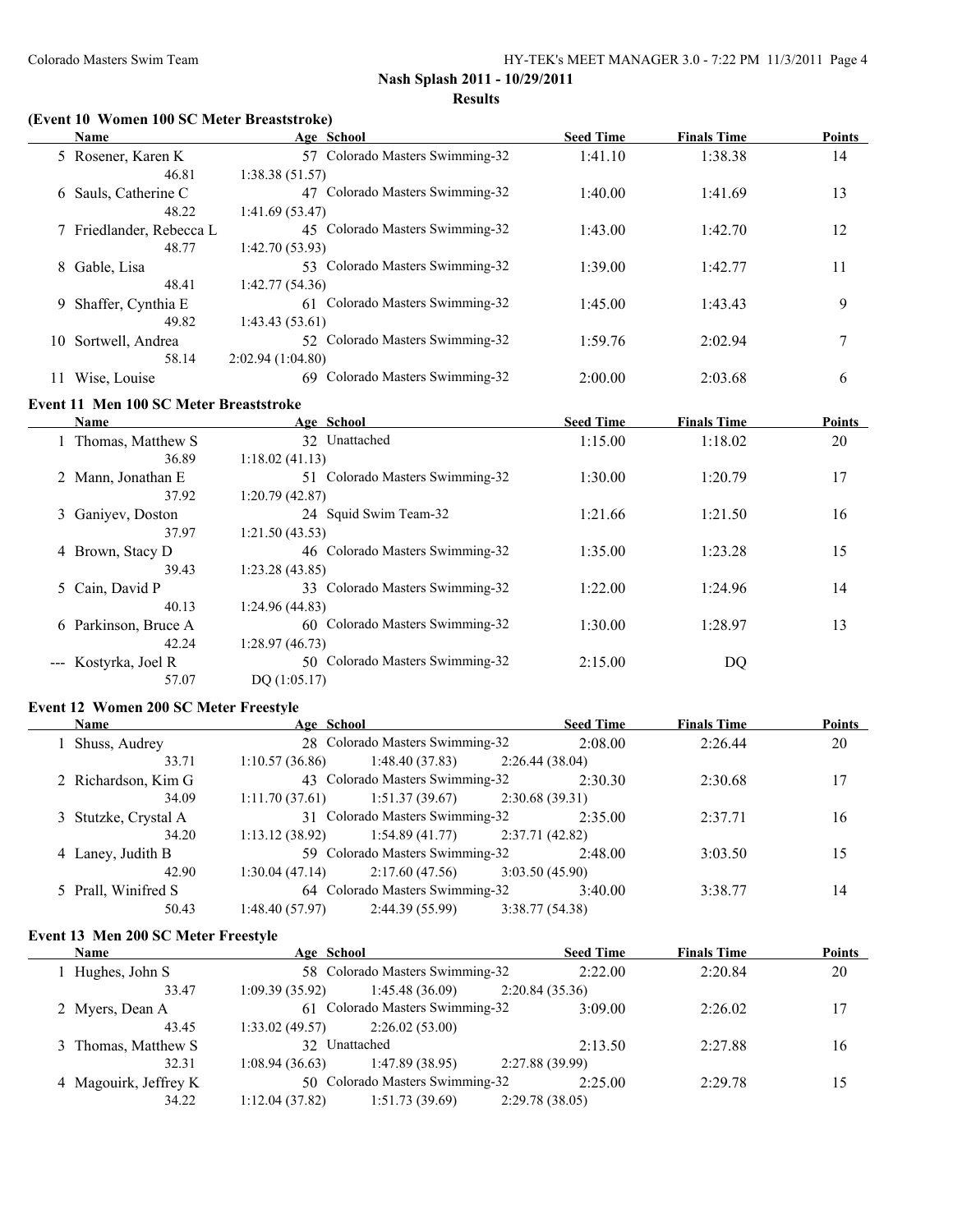# **(Event 13 Men 200 SC Meter Freestyle)**

| Name                   | Age School       |                                 |                  | <b>Seed Time</b> | <b>Finals Time</b> | <b>Points</b> |
|------------------------|------------------|---------------------------------|------------------|------------------|--------------------|---------------|
| 5 Buck, Alan R         |                  | 52 Air Force Aquatics Mstrs-32  |                  | 2:33.24          | 2:30.58            | 14            |
| 34.70                  | 1:12.41(37.71)   | 1:52.34(39.93)                  | 2:30.58(38.24)   |                  |                    |               |
| 6 Cruz, Eduardo        |                  | 42 Colorado Masters Swimming-32 |                  | 2:44.63          | 2:33.10            | 13            |
| 36.65                  | 1:15.81(39.16)   | 1:55.22(39.41)                  | 2:33.10(37.88)   |                  |                    |               |
| 7 Meyer, Jay           |                  | 42 Colorado Masters Swimming-32 |                  | 2:40.00          | 2:36.33            | 12            |
| 36.50                  | 1:15.62(39.12)   | 1:56.03(40.41)                  | 2:36.33(40.30)   |                  |                    |               |
| 8 Weaver, Chris        |                  | 36 Colorado Masters Swimming-32 |                  | 2:40.00          | 2:48.98            | 11            |
| 35.47                  | 2:01.48(1:26.01) | 2:48.97 (47.49)                 |                  | 2:48.98(0.01)    |                    |               |
| 9 Gelormino, Mike      |                  | 43 Colorado Masters Swimming-32 |                  | 3:30.00          | 3:06.62            | 9             |
| 42.13                  | 1:29.13(47.00)   | 2:18.47(49.34)                  | 3:06.62(48.15)   |                  |                    |               |
| McDanal, Steve K<br>10 |                  | 68 Colorado Masters Swimming-32 |                  | 4:20.00          | 4:01.07            |               |
| 53.46                  | 1:55.88(1:02.42) | 3:00.55(1:04.67)                | 4:01.07(1:00.52) |                  |                    |               |
|                        |                  |                                 |                  |                  |                    |               |

## **Event 14 Women 100 SC Meter IM**

| Name                  | Age School                      | <b>Seed Time</b> | <b>Finals Time</b> | <b>Points</b>  |
|-----------------------|---------------------------------|------------------|--------------------|----------------|
| 1 Gable, Lisa         | 53 Colorado Masters Swimming-32 | 1:36.00          | 49.60              | 20             |
| 2 Mercer, Celeste     | 32 Colorado Masters Swimming-32 | NT               | 1:17.75            | 17             |
| 37.72                 | 1:17.75(40.03)                  |                  |                    |                |
| 3 Seavall, Kelly J    | 42 Colorado Masters Swimming-32 | 1:20.00          | 1:18.00            | 16             |
| 36.50                 | 1:18.00(41.50)                  |                  |                    |                |
| 4 Nash, Ellie         | 33 Colorado Masters Swimming-32 | 1:13.72          | 1:22.21            | 15             |
| 38.58                 | 1:22.21(43.63)                  |                  |                    |                |
| 5 Crino, Heide P      | 45 Colorado Masters Swimming-32 | 1:28.00          | 1:27.64            | 14             |
| 38.77                 | 1:27.64(48.87)                  |                  |                    |                |
| 6 Rugar, Lisa M       | 48 Colorado Masters Swimming-32 | 1:36.00          | 1:31.24            | 13             |
| 42.12                 | 1:31.24(49.12)                  |                  |                    |                |
| 7 Rosener, Karen K    | 57 Colorado Masters Swimming-32 | 1:30.90          | 1:32.59            | 12             |
| 43.67                 | 1:32.59(48.92)                  |                  |                    |                |
| 8 Wilson, Sarah A     | 29 Colorado Masters Swimming-32 | 1:40.00          | 1:33.36            | 11             |
| 43.20                 | 1:33.36(50.16)                  |                  |                    |                |
| 9 Broncucia, Stacy L  | 43 Colorado Masters Swimming-32 | 1:40.00          | 1:35.27            | 9              |
| 43.68                 | 1:35.27 (51.59)                 |                  |                    |                |
| 10 Sauls, Catherine C | 47 Colorado Masters Swimming-32 | 1:30.00          | 1:35.58            | 7              |
| 45.80                 | 1:35.58(49.78)                  |                  |                    |                |
| 11 Wilson, Emily      | 22 Colorado Masters Swimming-32 | 2:00.00          | 1:36.70            | 6              |
| 42.69                 | 1:36.70(54.01)                  |                  |                    |                |
| 12 Young, Lydia L     | 63 Colorado Masters Swimming-32 | 1:40.88          | 1:39.81            | 5              |
| 47.93                 | 1:39.81(51.88)                  |                  |                    |                |
| 13 Popish, Robyn A    | 46 Colorado Masters Swimming-32 | 1:55.00          | 1:45.39            | 4              |
| 48.53                 | 1:45.39 (56.86)                 |                  |                    |                |
| 14 Laney, Judith B    | 59 Colorado Masters Swimming-32 | 1:30.00          | 1:46.66            | 3              |
| 55.62                 | 1:46.66(51.04)                  |                  |                    |                |
| 15 Wise, Louise       | 69 Colorado Masters Swimming-32 | 1:55.00          | 1:59.07            | $\overline{2}$ |
| 59.63                 | 1:59.07(59.44)                  |                  |                    |                |

#### **Event 15 Men 100 SC Meter IM**

| Name               | Age School                      | <b>Seed Time</b> | <b>Finals Time</b> | <b>Points</b> |
|--------------------|---------------------------------|------------------|--------------------|---------------|
| Gullett, Jeffrey D | 28 Colorado Masters Swimming-32 | 1:02.00          | 1:02.13            | 20            |
| 28.77              | 1:02.13(33.36)                  |                  |                    |               |
| 2 Burleigh, Roger  | 27 Squid Swim Team-32           | 1:06.30          | 1:05.72            | 17            |
| 30.51              | 1:05.72(35.21)                  |                  |                    |               |
| 3 Barringer, Rob   | 46 Colorado Masters Swimming-32 | 1:14.01          | 1:07.89            | 16            |
| 30.42              | 1:07.89 (37.47)                 |                  |                    |               |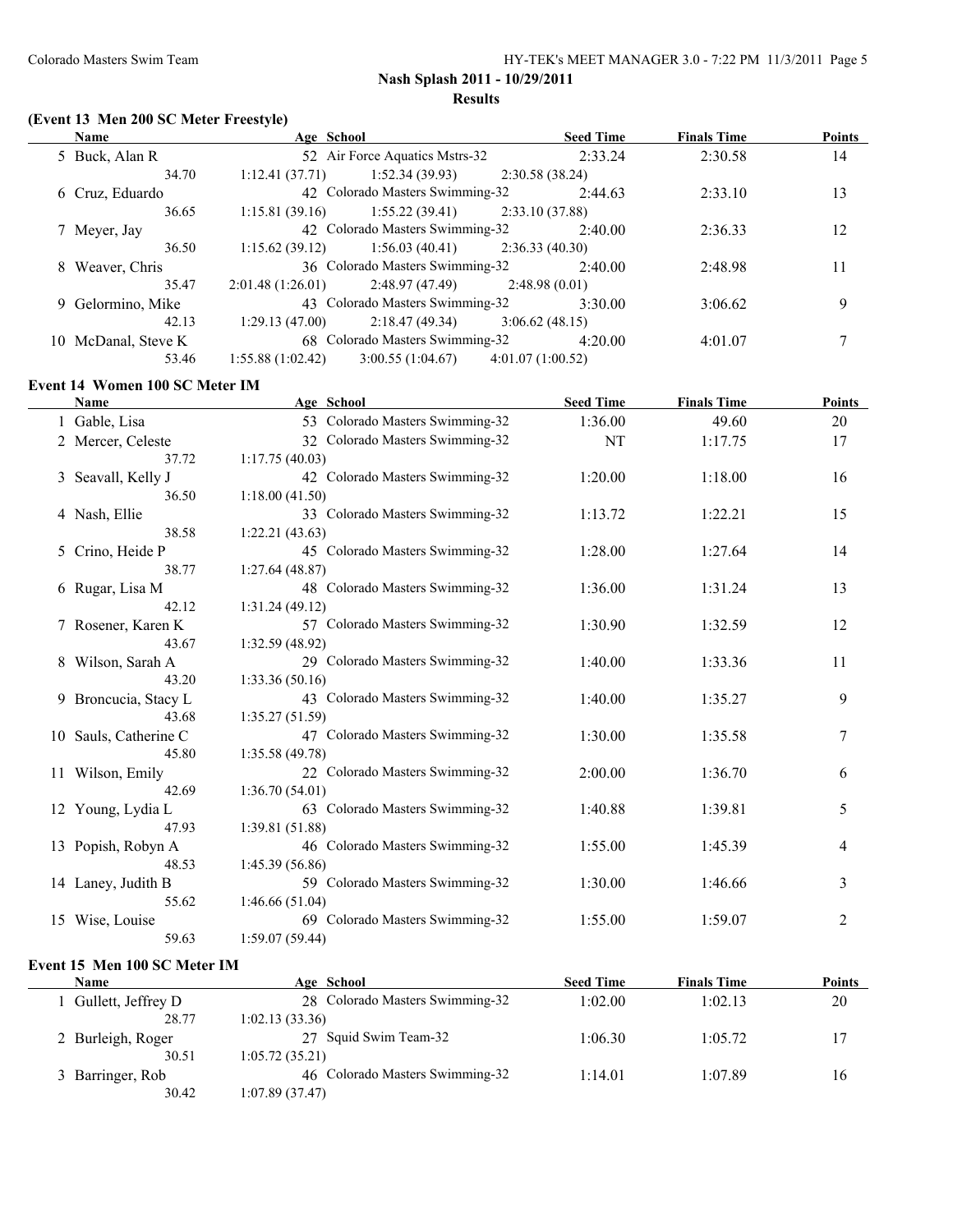# **(Event 15 Men 100 SC Meter IM)**

| Name                    | Age School                      | <b>Seed Time</b> | <b>Finals Time</b> | <b>Points</b>  |
|-------------------------|---------------------------------|------------------|--------------------|----------------|
| 4 Fuller, Ed            | 52 Colorado Masters Swimming-32 | 1:10.00          | 1:09.57            | 15             |
| 32.44                   | 1:09.57(37.13)                  |                  |                    |                |
| 5 Hewins, Stephen L     | 43 Squid Swim Team-32           | 1:17.00          | 1:09.63            | 14             |
| 33.15                   | 1:09.63(36.48)                  |                  |                    |                |
| 6 Sandstrum, Michael A  | 42 Colorado Masters Swimming-32 | 1:45.00          | 1:10.70            | 13             |
| 32.49                   | 1:10.70(38.21)                  |                  |                    |                |
| 7 Torres, Mark          | 41 Unattached                   | 1:25.00          | 1:11.64            | 12             |
| 31.91                   | 1:11.64(39.73)                  |                  |                    |                |
| 8 Mann, Jonathan E      | 51 Colorado Masters Swimming-32 | 1:13.00          | 1:12.24            | 11             |
| 34.27                   | 1:12.24(37.97)                  |                  |                    |                |
| 9 Holmes, Todd          | 42 Colorado Masters Swimming-32 | 1:10.00          | 1:14.53            | 9              |
| 35.03                   | 1:14.53(39.50)                  |                  |                    |                |
| 10 Zuppas, Zac A        | 33 Colorado Masters Swimming-32 | 1:20.00          | 1:14.68            | 7              |
| 33.61                   | 1:14.68(41.07)                  |                  |                    |                |
| 11 Le Vasseur, Andrew P | 48 Colorado Masters Swimming-32 | 1:21.57          | 1:20.59            | 6              |
| 35.84                   | 1:20.59(44.75)                  |                  |                    |                |
| 12 Chatham, Kevin A     | 42 Unattached                   | 1:37.00          | 1:20.63            | 5              |
| 36.13                   | 1:20.63(44.50)                  |                  |                    |                |
| 13 Pryor, Keith T       | 41 Squid Swim Team-32           | 1:21.79          | 1:20.85            | 4              |
| 38.61                   | 1:20.85(42.24)                  |                  |                    |                |
| 14 Leo, Mark            | 51 Colorado Masters Swimming-32 | 1:11.86          | 1:20.96            | 3              |
| 37.00                   | 1:20.96 (43.96)                 |                  |                    |                |
| 15 Parkinson, Bruce A   | 60 Colorado Masters Swimming-32 | 1:26.00          | 1:23.95            | $\overline{c}$ |
| 41.34                   | 1:23.95(42.61)                  |                  |                    |                |
| 16 Wolfe, Roland        | 49 Colorado Masters Swimming-32 | 1:28.80          | 1:28.58            | $\mathbf{1}$   |
| 42.23                   | 1:28.58(46.35)                  |                  |                    |                |
| 17 Burson, William W    | 66 Colorado Masters Swimming-32 | 1:25.00          | 1:29.63            |                |
| 44.31                   | 1:29.63(45.32)                  |                  |                    |                |
| 18 Hayden, John W       | 39 Squid Swim Team-32           | 1:32.00          | 1:31.16            |                |
| 45.57                   | 1:31.16 (45.59)                 |                  |                    |                |
| 19 Kelly, John F        | 50 Colorado Masters Swimming-32 | 1:35.00          | 1:34.15            |                |
| 43.48                   | 1:34.15(50.67)                  |                  |                    |                |
| 20 Reetz, Eric F        | 51 Colorado Masters Swimming-32 | 1:35.00          | 1:39.49            |                |
| 47.43                   | 1:39.49 (52.06)                 |                  |                    |                |
| 21 Myers, Dean A        | 61 Colorado Masters Swimming-32 | 1:39.00          | 1:39.55            |                |
| 22 Weaver, Chris        | 36 Colorado Masters Swimming-32 | 1:35.00          | 1:40.58            |                |
| 47.37                   | 1:40.58(53.21)                  |                  |                    |                |
| --- Alvarado, Ray       | 54 Colorado Masters Swimming-32 | 1:25.00          | DQ                 |                |
| 40.10                   | DQ (45.89)                      |                  |                    |                |
| --- Estte, Steve        | 52 Colorado Masters Swimming-32 | 1:45.00          | DQ                 |                |
| 42.47                   | DQ (49.48)                      |                  |                    |                |
| --- Wong, Douglas L     | 36 Colorado Masters Swimming-32 | 1:10.60          | DQ                 |                |
| 33.19                   | DQ (41.54)                      |                  |                    |                |
|                         |                                 |                  |                    |                |

#### **Event 17 Women 200 SC Meter Butterfly**

| Name                 | Age School                            | <b>Seed Time</b> | <b>Finals Time</b> | Points |
|----------------------|---------------------------------------|------------------|--------------------|--------|
| 1 Clapp, Christine J | 45 Colorado Masters Swimming-32       | 3:35.00          | 3:11.95            | 20     |
| 57.11                | 2:03.73(1:06.62)<br>3:11.95(1:08.22)  |                  |                    |        |
| 2 Thilker, Lisa A    | 45 Colorado Masters Swimming-32       | 3:15.00          | 3:47.29            |        |
| 44.14                | 2:49.91 (1:02.55)<br>1:47.36(1:03.22) | 3:47.29(57.38)   |                    |        |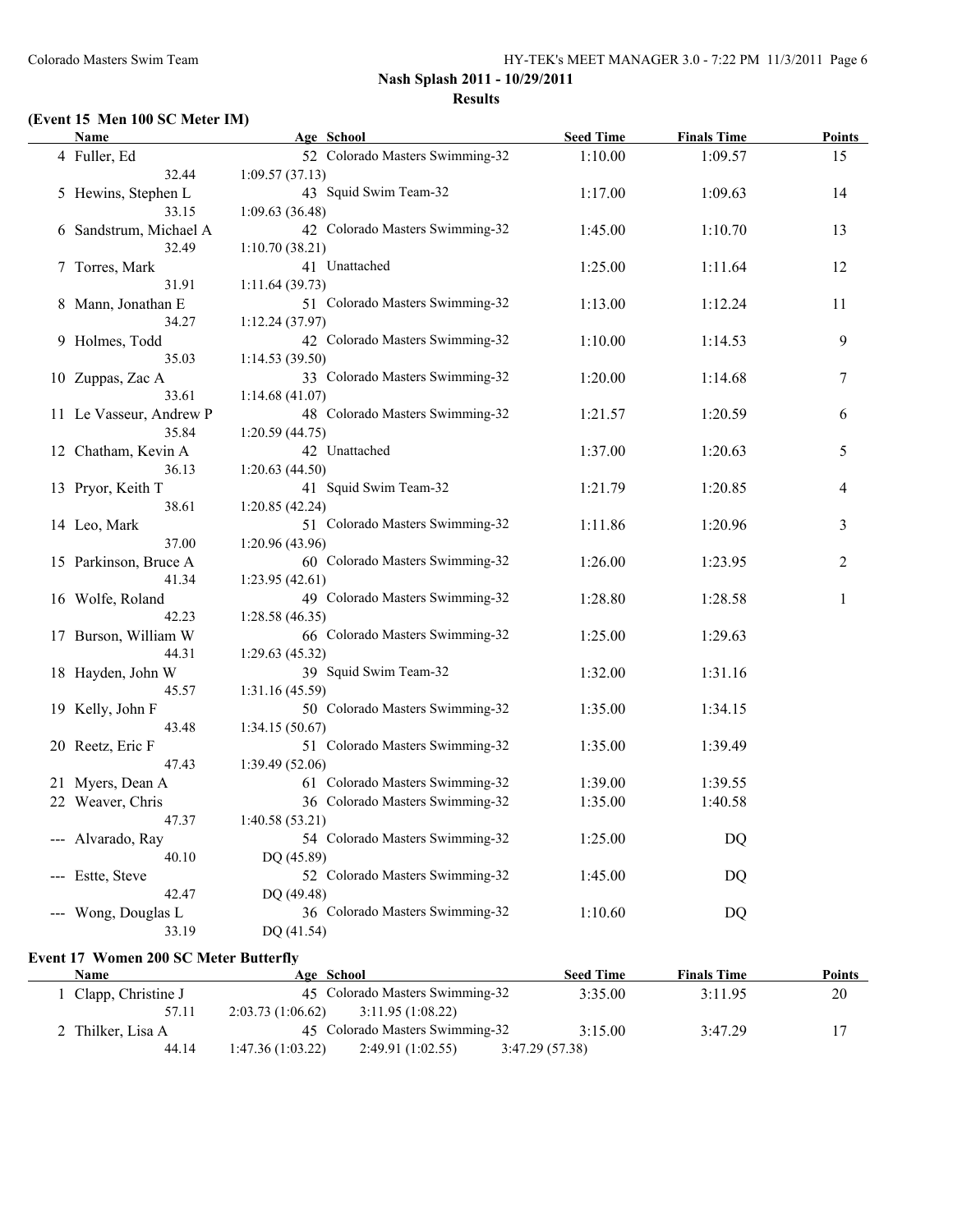$\mathbb{R}$ 

 $\overline{a}$ 

## **Nash Splash 2011 - 10/29/2011 Results**

#### **Event 17 Men 200 SC Meter Butterfly**

| <b>Name</b>      | Age School       |                                 |                | <b>Seed Time</b> | <b>Finals Time</b> | Points |
|------------------|------------------|---------------------------------|----------------|------------------|--------------------|--------|
| 1 Edwards, Dan   |                  | 38 Colorado Masters Swimming-32 |                | 2:32.00          | 2:28.56            | 20     |
| 34.42            | 1:12.79(38.37)   | 1:51.49(38.70)                  | 2:28.56(37.07) |                  |                    |        |
| 2 Smith, David J |                  | 24 Squid Swim Team-32           |                | 2:35.00          | 2:44.18            | 17     |
| 37.24            | 1:18.22(40.98)   | 2:00.27(42.05)                  | 2:44.18(43.91) |                  |                    |        |
| 3 Cruz, Eduardo  |                  | 42 Colorado Masters Swimming-32 |                | 3:14.93          | 3:06.84            | 16     |
| 41.26            | 1:29.42(48.16)   | 2:18.89(49.47)                  | 3:06.84(47.95) |                  |                    |        |
| --- Heins, Don   |                  | 57 Colorado Masters Swimming-32 |                | 4:00.00          | D <sub>O</sub>     |        |
| 56.58            | 2:05.17(1:08.59) | 3:12.03(1:06.86)                |                | DO(1:00.95)      |                    |        |

# **Event 18 Women 100 SC Meter Backstroke**

| Name                     | Age School                         | <b>Seed Time</b> | <b>Finals Time</b> | <b>Points</b> |
|--------------------------|------------------------------------|------------------|--------------------|---------------|
| 1 Mercer, Celeste        | 32 Colorado Masters Swimming-32    | NT               | 1:15.16            | 20            |
| 36.91                    | 1:15.16(38.25)                     |                  |                    |               |
| 2 Seavall, Kelly J       | 42 Colorado Masters Swimming-32    | 1:20.00          | 1:17.93            | 17            |
| 37.88                    | 1:17.93(40.05)                     |                  |                    |               |
| 3 Freund, Shelle J       | 46 Colorado Masters Swimming-32    | 1:19.00          | 1:19.12            | 16            |
| 38.30                    | 1:19.12(40.82)                     |                  |                    |               |
| 4 Quaratino, Aimee M     | 41 Colorado Masters Swimming-32    | 1:15.37          | 1:19.17            | 15            |
| 37.93                    | 1:19.17(41.24)                     |                  |                    |               |
| 5 Friedlander, Rebecca L | 45 Colorado Masters Swimming-32    | 1:28.00          | 1:29.18            | 14            |
| 43.68                    | 1:29.18(45.50)                     |                  |                    |               |
| 6 Shaffer, Cynthia E     | Colorado Masters Swimming-32<br>61 | 1:33.00          | 1:32.98            | 13            |
| 45.26                    | 1:32.98(47.72)                     |                  |                    |               |
| 7 Francis, Kathy M       | Unattached<br>52                   | 1:41.00          | 1:36.68            | 12            |
| 47.06                    | 1:36.68 (49.62)                    |                  |                    |               |

## **Event 19 Men 100 SC Meter Backstroke**

| Name                 | Age School                      | <b>Seed Time</b> | <b>Finals Time</b> | <b>Points</b> |
|----------------------|---------------------------------|------------------|--------------------|---------------|
| 1 Boileau, Michael G | 50 Colorado Masters Swimming-32 | 1:15.00          | 1:14.29            | 20            |
| 36.61                | 1:14.29(37.68)                  |                  |                    |               |
| 2 Hughes, John S     | 58 Colorado Masters Swimming-32 | 1:16.00          | 1:15.94            | 17            |
| 37.56                | 1:15.94(38.38)                  |                  |                    |               |
| 3 Krell, David       | 33 Colorado Masters Swimming-32 | 1:20.00          | 1:22.06            | 16            |
| 39.45                | 1:22.06(42.61)                  |                  |                    |               |
| 4 Murphy, Jim        | 51 Colorado Masters Swimming-32 | 1:22.00          | 1:22.84            | 15            |
| 41.34                | 1:22.84(41.50)                  |                  |                    |               |
| 5 Lehman, Melvin J   | 57 Colorado Masters Swimming-32 | 1:20.00          | 1:23.44            | 14            |
| 39.45                | 1:23.44(43.99)                  |                  |                    |               |
| Townsend, Cecil<br>6 | 64 Colorado Masters Swimming-32 | 1:29.33          | 1:28.24            | 13            |
| 43.25                | 1:28.24(44.99)                  |                  |                    |               |
| 7 Leo, Mark          | 51 Colorado Masters Swimming-32 | 1:11.85          | 1:29.00            | 12            |
| 42.24                | 1:29.00(46.76)                  |                  |                    |               |
| 8 Estte, Steve       | 52 Colorado Masters Swimming-32 | 1:35.00          | 1:32.42            | 11            |
| 9 Myers, Dean A      | 61 Colorado Masters Swimming-32 | 1:39.00          | 1:38.77            | 9             |
| 48.01                | 1:38.77(50.76)                  |                  |                    |               |

### **Event 20 Women 50 SC Meter Breaststroke**

| Name                  | Age School                      | <b>Seed Time</b> | <b>Finals Time</b> | <b>Points</b> |
|-----------------------|---------------------------------|------------------|--------------------|---------------|
| Crouch, Kim           | 50 Colorado Masters Swimming-32 | 40.33            | 39.78              | 20            |
| 2 Good, Tricia        | 40 Colorado Masters Swimming-32 | 41.01            | 40.29              | 17            |
| 3 Seavall, Kelly J    | 42 Colorado Masters Swimming-32 | 30.00            | 40.67              | 16            |
| 4 Washburn, Lynette A | 48 Colorado Masters Swimming-32 | 40.37            | 40.86              | 15            |
| 5 Nash, Ellie         | 33 Colorado Masters Swimming-32 | 38.15            | 41.98              | 14            |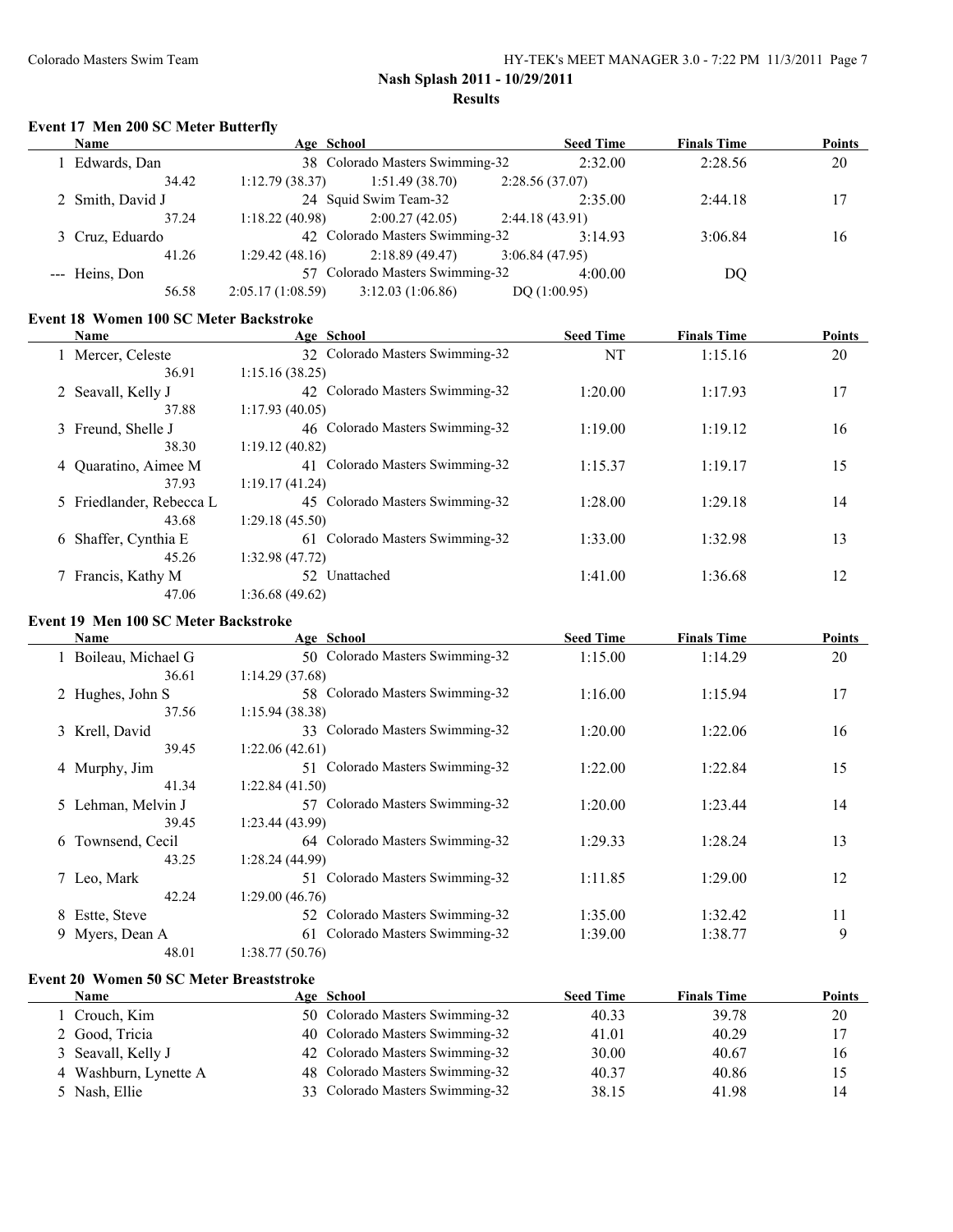#### **(Event 20 Women 50 SC Meter Breaststroke)**

|    | Name                 | Age School                      | <b>Seed Time</b> | <b>Finals Time</b> | Points |
|----|----------------------|---------------------------------|------------------|--------------------|--------|
|    | 6 Rosener, Karen K   | 57 Colorado Masters Swimming-32 | 46.30            | 44.88              | 13     |
|    | 7 Gable, Lisa        | 53 Colorado Masters Swimming-32 | 46.00            | 46.66              | 12     |
|    | 8 Shaffer, Cynthia E | 61 Colorado Masters Swimming-32 | 48.00            | 47.67              | 11     |
|    | 9 Rugar, Lisa M      | 48 Colorado Masters Swimming-32 | 51.00            | 47.92              | 9      |
| 10 | Wilson, Emily        | 22 Colorado Masters Swimming-32 | 1:00.00          | 48.36              |        |
| 11 | Wilson, Sarah A      | 29 Colorado Masters Swimming-32 | 47.90            | 50.08              | O      |
|    | 12 Young, Lydia L    | 63 Colorado Masters Swimming-32 | 53.04            | 52.71              |        |
| 13 | Wise, Louise         | 69 Colorado Masters Swimming-32 | 55.00            | 56.57              | 4      |
|    | 14 Popish, Robyn A   | 46 Colorado Masters Swimming-32 | 55.00            | 56.84              |        |
|    | 15 Prall, Winifred S | 64 Colorado Masters Swimming-32 | 1:05.00          | 58.77              |        |
|    | 16 McLean, Ryan R    | 31 Colorado Masters Swimming-32 | 1:20.09          | 1:26.00            |        |

## **Event 21 Men 50 SC Meter Breaststroke**

| <b>Name</b>            | Age School                      | <b>Seed Time</b> | <b>Finals Time</b> | <b>Points</b> |
|------------------------|---------------------------------|------------------|--------------------|---------------|
| 1 Hewins, Stephen L    | 43 Squid Swim Team-32           | 38.88            | 33.77              | 20            |
| 2 Fuller, Ed           | 52 Colorado Masters Swimming-32 | 35.00            | 35.53              | 17            |
| 3 Ganiyev, Doston      | 24 Squid Swim Team-32           | 35.66            | 35.70              | 16            |
| 4 Brown, Stacy D       | 46 Colorado Masters Swimming-32 | 40.00            | 36.85              | 15            |
| 5 Cain, David P        | 33 Colorado Masters Swimming-32 | 37.00            | 37.53              | 14            |
| 6 Fischer, Chuck W     | 60 Colorado Masters Swimming-32 | 40.31            | 39.46              | 13            |
| 7 Le Vasseur, Andrew P | 48 Colorado Masters Swimming-32 | 41.89            | 42.09              | 12            |
| 8 Alvarado, Ray        | 54 Colorado Masters Swimming-32 | 42.00            | 42.41              | 11            |
| 9 Chatham, Kevin A     | 42 Unattached                   | 47.50            | 43.30              | 9             |
| 10 Hayden, John W      | 39 Squid Swim Team-32           | 45.00            | 48.84              |               |
| 11 McDanal, Steve K    | 68 Colorado Masters Swimming-32 | 58.00            | 51.95              | 6             |

## **Event 23 Men 200 SC Meter Medley Relay**

| Team                         | Relav               |                |                      | <b>Finals Time</b>      | <b>Points</b> |
|------------------------------|---------------------|----------------|----------------------|-------------------------|---------------|
| Colorado Masters Swimming-32 |                     |                | NT                   | 2:26.64                 | 40            |
| 1) Estte, Steve 52           | 2) Cain, David P 33 |                | $3)$ Heins, Don $57$ | 4) Kelly, John $F_{15}$ |               |
| 43.82                        | 1:25.15(41.33)      | 2:10.72(45.57) | 2:26.64(15.92)       |                         |               |

## **Event 25 Women 100 SC Meter Freestyle**

|    | Name                       | Age School                      | <b>Seed Time</b> | <b>Finals Time</b> | Points |
|----|----------------------------|---------------------------------|------------------|--------------------|--------|
|    | 1 DeHaven, Kathleen        | 39 Colorado Masters Swimming-32 | 1:05.50          | 1:05.03            | 20     |
|    | 31.08                      | 1:05.03(33.95)                  |                  |                    |        |
|    | 2 Mercer, Celeste          | 32 Colorado Masters Swimming-32 | NT               | 1:09.06            | 17     |
|    | 33.54                      | 1:09.06(35.52)                  |                  |                    |        |
|    | 3 Stutzke, Crystal A       | 31 Colorado Masters Swimming-32 | 1:09.00          | 1:09.19            | 16     |
|    | 32.46                      | 1:09.19(36.73)                  |                  |                    |        |
|    | 4 Richardson, Kim G        | 43 Colorado Masters Swimming-32 | 1:10.00          | 1:09.42            | 15     |
|    | 33.27                      | 1:09.42(36.15)                  |                  |                    |        |
|    | 5 Catallo-Madruga, Marci H | 32 Colorado Masters Swimming-32 | 1:16.32          | 1:12.93            | 14     |
|    | 35.02                      | 1:12.93(37.91)                  |                  |                    |        |
|    | 6 Thilker, Lisa A          | 45 Colorado Masters Swimming-32 | 1:14.00          | 1:15.80            | 13     |
|    | 36.12                      | 1:15.80(39.68)                  |                  |                    |        |
|    | 7 Rugar, Lisa M            | 48 Colorado Masters Swimming-32 | 1:25.00          | 1:16.55            | 12     |
| 8. | Gable, Lisa                | 53 Colorado Masters Swimming-32 | 1:17.00          | 1:18.77            | 11     |
|    | 37.19                      | 1:18.77(41.58)                  |                  |                    |        |
|    | 9 Francis, Kathy M         | 52 Unattached                   | 1:30.00          | 1:19.55            | 9      |
|    | 37.91                      | 1:19.55(41.64)                  |                  |                    |        |
|    | 10 Sortwell, Andrea        | 52 Colorado Masters Swimming-32 | 1:32.50          | 1:32.01            | 7      |
|    | 44.52                      | 1:32.01 (47.49)                 |                  |                    |        |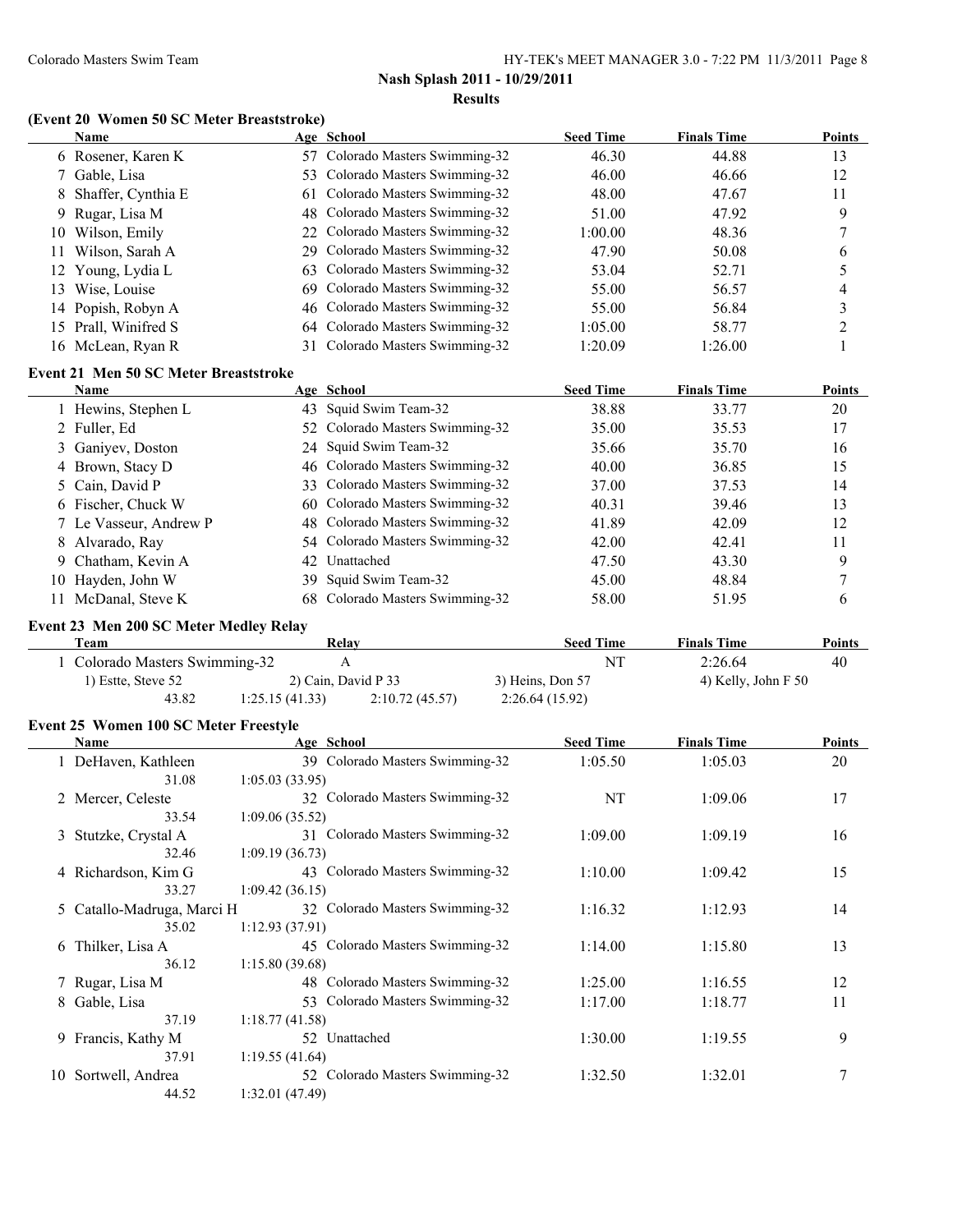## **(Event 25 Women 100 SC Meter Freestyle)**

| Name              | Age School                      | <b>Seed Time</b> | <b>Finals Time</b> | <b>Points</b> |
|-------------------|---------------------------------|------------------|--------------------|---------------|
| Prall, Winifred S | 64 Colorado Masters Swimming-32 | 1:45.00          | 1:39.56            |               |
| 47.46             | 1:39.56(52.10)                  |                  |                    |               |
| 12 Wise, Louise   | 69 Colorado Masters Swimming-32 | 1:50.00          | 1:43.95            |               |
| 49.22             | 1:43.95(54.73)                  |                  |                    |               |

#### **Event 26 Men 100 SC Meter Freestyle**

| Name                   | Age School                      | <b>Seed Time</b> | <b>Finals Time</b> | <b>Points</b>  |
|------------------------|---------------------------------|------------------|--------------------|----------------|
| 1 Gullett, Jeffrey D   | 28 Colorado Masters Swimming-32 | 57.00            | 54.55              | 20             |
| 25.82                  | 54.55 (28.73)                   |                  |                    |                |
| 2 Sandstrum, Michael A | 42 Colorado Masters Swimming-32 | 1:10.00          | 58.94              | 17             |
| 27.76                  | 58.94 (31.18)                   |                  |                    |                |
| 3 Wong, Douglas L      | 36 Colorado Masters Swimming-32 | 59.30            | 1:03.16            | 16             |
| 28.86                  | 1:03.16(34.30)                  |                  |                    |                |
| 4 Thomas, Matthew S    | 32 Unattached                   | 1:00.00          | 1:04.28            | 15             |
| 30.68                  | 1:04.28(33.60)                  |                  |                    |                |
| 5 Hughes, John S       | 58 Colorado Masters Swimming-32 | 1:10.00          | 1:04.62            | 14             |
| 31.41                  | 1:04.62(33.21)                  |                  |                    |                |
| 6 Holmes, Todd         | 42 Colorado Masters Swimming-32 | 1:06.09          | 1:04.81            | 13             |
| 30.86                  | 1:04.81(33.95)                  |                  |                    |                |
| 7 Wolfe, Roland        | 49 Colorado Masters Swimming-32 | 1:09.20          | 1:08.53            | 12             |
| 32.26                  | 1:08.53(36.27)                  |                  |                    |                |
| 8 Lehman, Melvin J     | 57 Colorado Masters Swimming-32 | 1:09.50          | 1:09.00            | 11             |
| 32.59                  | 1:09.00(36.41)                  |                  |                    |                |
| 9 Meyer, Jay           | 42 Colorado Masters Swimming-32 | 1:06.00          | 1:09.02            | 9              |
| 33.30                  | 1:09.02(35.72)                  |                  |                    |                |
| 10 Townsend, Cecil     | 64 Colorado Masters Swimming-32 | 1:13.58          | 1:13.70            | 7              |
| 11 Weaver, Chris       | 36 Colorado Masters Swimming-32 | 1:10.00          | 1:14.31            | 6              |
| 34.93                  | 1:14.31(39.38)                  |                  |                    |                |
| 12 Alvarado, Ray       | 54 Colorado Masters Swimming-32 | 1:12.00          | 1:14.45            | 5              |
| 35.92                  | 1:14.45(38.53)                  |                  |                    |                |
| 13 Mainard, Tom S      | 59 Colorado Masters Swimming-32 | 1:08.30          | 1:17.80            | 4              |
| 36.23                  | 1:17.80(41.57)                  |                  |                    |                |
| 14 Vaughan, James M    | 65 Colorado Masters Swimming-32 | 1:16.10          | 1:18.46            | 3              |
| 38.57                  | 1:18.46 (39.89)                 |                  |                    |                |
| 15 Kelly, John F       | 50 Colorado Masters Swimming-32 | 1:22.00          | 1:20.53            | $\overline{2}$ |
| 37.93                  | 1:20.53(42.60)                  |                  |                    |                |
| 16 Gelormino, Mike     | 43 Colorado Masters Swimming-32 | 1:40.00          | 1:20.74            | 1              |
| 38.52                  | 1:20.74(42.22)                  |                  |                    |                |
| 17 Myers, Dean A       | 61 Colorado Masters Swimming-32 | 1:25.00          | 1:29.92            |                |
| 42.17                  | 1:29.92(47.75)                  |                  |                    |                |
| 18 Kostyrka, Joel R    | 50 Colorado Masters Swimming-32 | 1:45.00          | 1:38.34            |                |
| 47.54                  | 1:38.34(50.80)                  |                  |                    |                |

#### **Event 28 Women 400 SC Meter IM**

| <b>Name</b>      | Age School       |                                 |                | <b>Seed Time</b> | <b>Finals Time</b> | <b>Points</b> |
|------------------|------------------|---------------------------------|----------------|------------------|--------------------|---------------|
| Shuss, Audrey    |                  | 28 Colorado Masters Swimming-32 |                | 5:40.00          | 5:59.36            | 20            |
| 38.54            | 1:23.44(44.90)   | 2:09.43(45.99)                  | 2:55.96(46.53) |                  |                    |               |
| 3:48.46(52.50)   | 4:40.83(52.37)   | 5:20.73(39.90)                  | 5:59.36(38.63) |                  |                    |               |
| 2 Young, Lydia L |                  | 63 Colorado Masters Swimming-32 |                | 8:05.76          | 7:54.42            | 17            |
| 55.56            | 2:00.15(1:04.59) | 2:57.89(57.74)                  | 3:55.78(57.89) |                  |                    |               |
| 5:01.20(1:05.42) | 6:06.32(1:05.12) | 7:01.34(55.02)                  | 7:54.42(53.08) |                  |                    |               |
|                  |                  |                                 |                |                  |                    |               |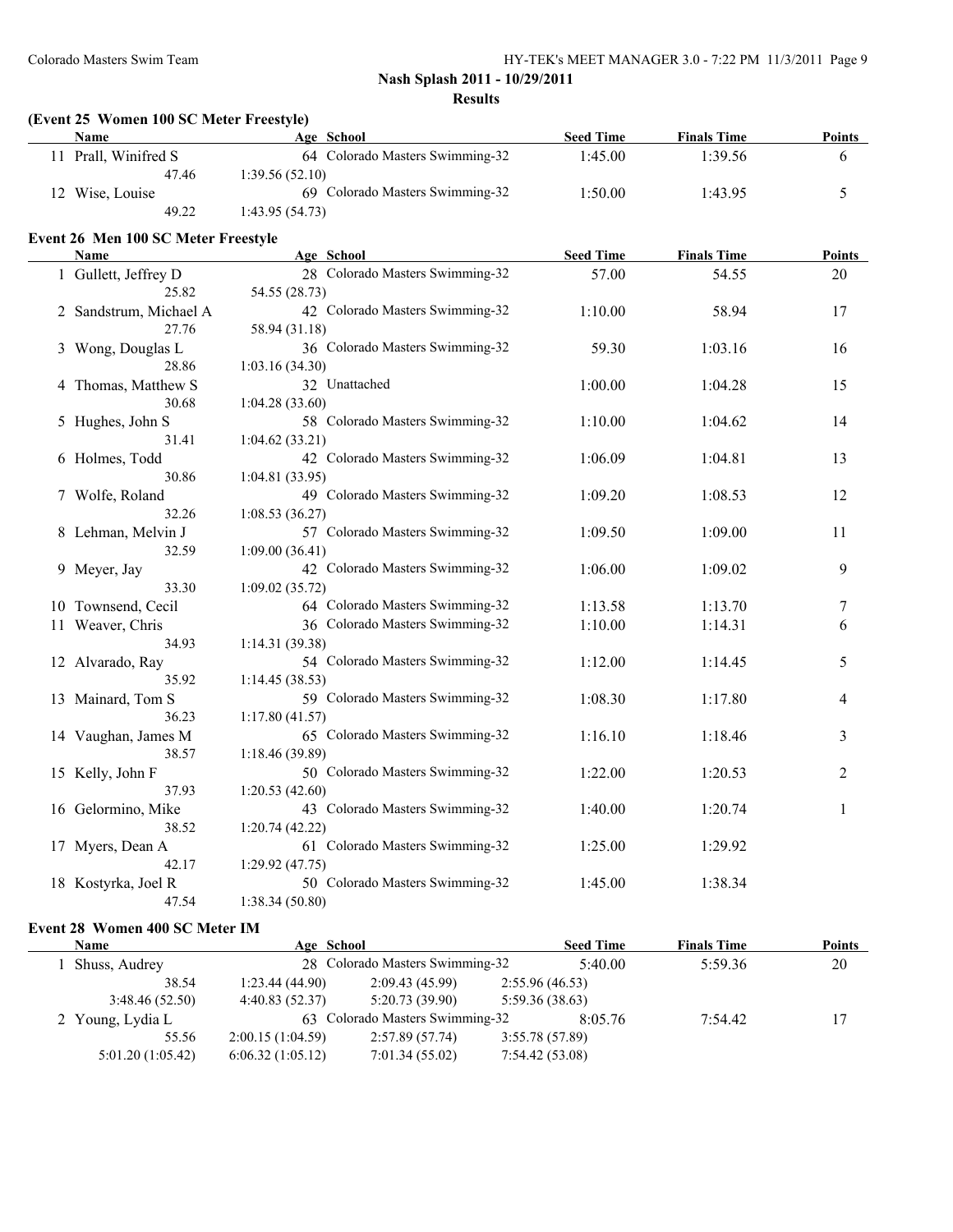#### **Event 28 Men 400 SC Meter IM**

| <b>Name</b>      | Age School     |                                 | <b>Seed Time</b> |         | <b>Finals Time</b> | <b>Points</b> |
|------------------|----------------|---------------------------------|------------------|---------|--------------------|---------------|
| 1 Smith, David J |                | 24 Squid Swim Team-32           |                  | 5:38.00 | 5:44.93            | 20            |
| 36.20            | 1:18.83(42.63) | 2:04.07(45.24)                  | 2:48.70(44.63)   |         |                    |               |
| 3:40.29(51.59)   | 4:29.75(49.46) | 5:08.31(38.56)                  | 5:44.93(36.62)   |         |                    |               |
| 2 Louie, Jamie   |                | 54 Colorado Masters Swimming-32 |                  | 5:54.51 | 5:57.22            | 17            |
| 37.22            | 1:20.73(43.51) | 2:06.37(45.64)                  | 2:51.78(45.41)   |         |                    |               |
| 3:39.41(47.63)   | 4:29.12(49.71) | 5:13.31(44.19)                  | 5:57.22(43.91)   |         |                    |               |
| 3 Pryor, Keith T |                | 41 Squid Swim Team-32           |                  | 5:54.89 | 6:07.40            | 16            |
| 39.20            | 1:26.89(47.69) | 2:14.88(47.99)                  | 3:03.18(48.30)   |         |                    |               |
| 3:54.58(51.40)   | 4:46.04(51.46) | 5:26.99(40.95)                  | 6:07.40(40.41)   |         |                    |               |
| 4 Cruz, Eduardo  |                | 42 Colorado Masters Swimming-32 |                  | 6:29.73 | 6:13.88            | 15            |
| 41.14            | 1:28.10(46.96) | 2:17.65(49.55)                  | 3:07.35(49.70)   |         |                    |               |
| 4:00.50(53.15)   | 4:52.28(51.78) | 5:35.18(42.90)                  | 6:13.88(38.70)   |         |                    |               |

#### **Event 29 Women 100 SC Meter Butterfly**

| <b>Name</b>        | Age School                      | <b>Seed Time</b> | <b>Finals Time</b> | Points |
|--------------------|---------------------------------|------------------|--------------------|--------|
| Clapp, Christine J | 45 Colorado Masters Swimming-32 | 1:50.00          | 2:01.86            | 20     |
| 58.49              | 2:01.86(1:03.37)                |                  |                    |        |

### **Event 30 Men 100 SC Meter Butterfly**

| Name               | Age School                      | <b>Seed Time</b> | <b>Finals Time</b> | <b>Points</b> |
|--------------------|---------------------------------|------------------|--------------------|---------------|
| 1 Nemick, Greg     | 23 Colorado Masters Swimming-32 | 1:01.00          | 1:00.78            | 20            |
| 28.56              | 1:00.78(32.22)                  |                  |                    |               |
| 2 Burleigh, Roger  | 27 Squid Swim Team-32           | 57.00            | 1:02.22            | 17            |
| 29.02              | 1:02.22(33.20)                  |                  |                    |               |
| 3 Edwards, Dan     | 38 Colorado Masters Swimming-32 | 1:04.00          | 1:04.96            | 16            |
| 30.41              | 1:04.96(34.55)                  |                  |                    |               |
| 4 Fuller, Ed       | 52 Colorado Masters Swimming-32 | 1:06.00          | 1:09.42            | 15            |
| 32.52              | 1:09.42(36.90)                  |                  |                    |               |
| 5 Mann, Jonathan E | 51 Colorado Masters Swimming-32 | 1:09.00          | 1:10.09            | 14            |
| 33.12              | 1:10.09(36.97)                  |                  |                    |               |
| 6 Ganiyev, Doston  | 24 Squid Swim Team-32           | 1:13.66          | 1:11.40            | 13            |
| 32.62              | 1:11.40(38.78)                  |                  |                    |               |
| 7 Smith, David J   | 24 Squid Swim Team-32           | 1:11.00          | 1:19.44            | 12            |
| 35.08              | 1:19.44(44.36)                  |                  |                    |               |
| 8 Meyer, Jay       | 42 Colorado Masters Swimming-32 | 1:22.00          | 1:27.41            | 11            |
| 39.33              | 1:27.41(48.08)                  |                  |                    |               |
| 9 Heins, Don       | 57 Colorado Masters Swimming-32 | 1:45.00          | 1:51.93            | 9             |
| 52.31              | 1:51.93(59.62)                  |                  |                    |               |

## **Event 31 Women 50 SC Meter Backstroke**

| <b>Name</b>                | Age School                      | <b>Seed Time</b> | <b>Finals Time</b> | <b>Points</b> |
|----------------------------|---------------------------------|------------------|--------------------|---------------|
| Quaratino, Aimee M         | 41 Colorado Masters Swimming-32 | 34.01            | 35.86              | 20            |
| 2 Catallo-Madruga, Marci H | 32 Colorado Masters Swimming-32 | 36.00            | 40.21              |               |
| 3 Shaffer, Cynthia E       | 61 Colorado Masters Swimming-32 | 44.00            | 43.00              | 16            |
| 4 McDonald, Lynn           | 65 Unattached                   | 1:41.00          | 1:29.98            | 15            |
| --- Sortwell, Andrea       | 52 Colorado Masters Swimming-32 | 51.32            | DO                 |               |

#### **Event 32 Men 50 SC Meter Backstroke**

| Name                   | Age School                      | <b>Seed Time</b> | <b>Finals Time</b> | <b>Points</b> |
|------------------------|---------------------------------|------------------|--------------------|---------------|
| Torres, Mark           | 41 Unattached                   | 40.00            | 32.17              | 20            |
| 2 Boileau, Michael G   | 50 Colorado Masters Swimming-32 | 35.00            | 33.31              |               |
| 3 Le Vasseur, Andrew P | 48 Colorado Masters Swimming-32 | 37.80            | 35.69              | 16            |
| 4 Fischer, Chuck W     | 60 Colorado Masters Swimming-32 | 37.56            | 36.02              | 15            |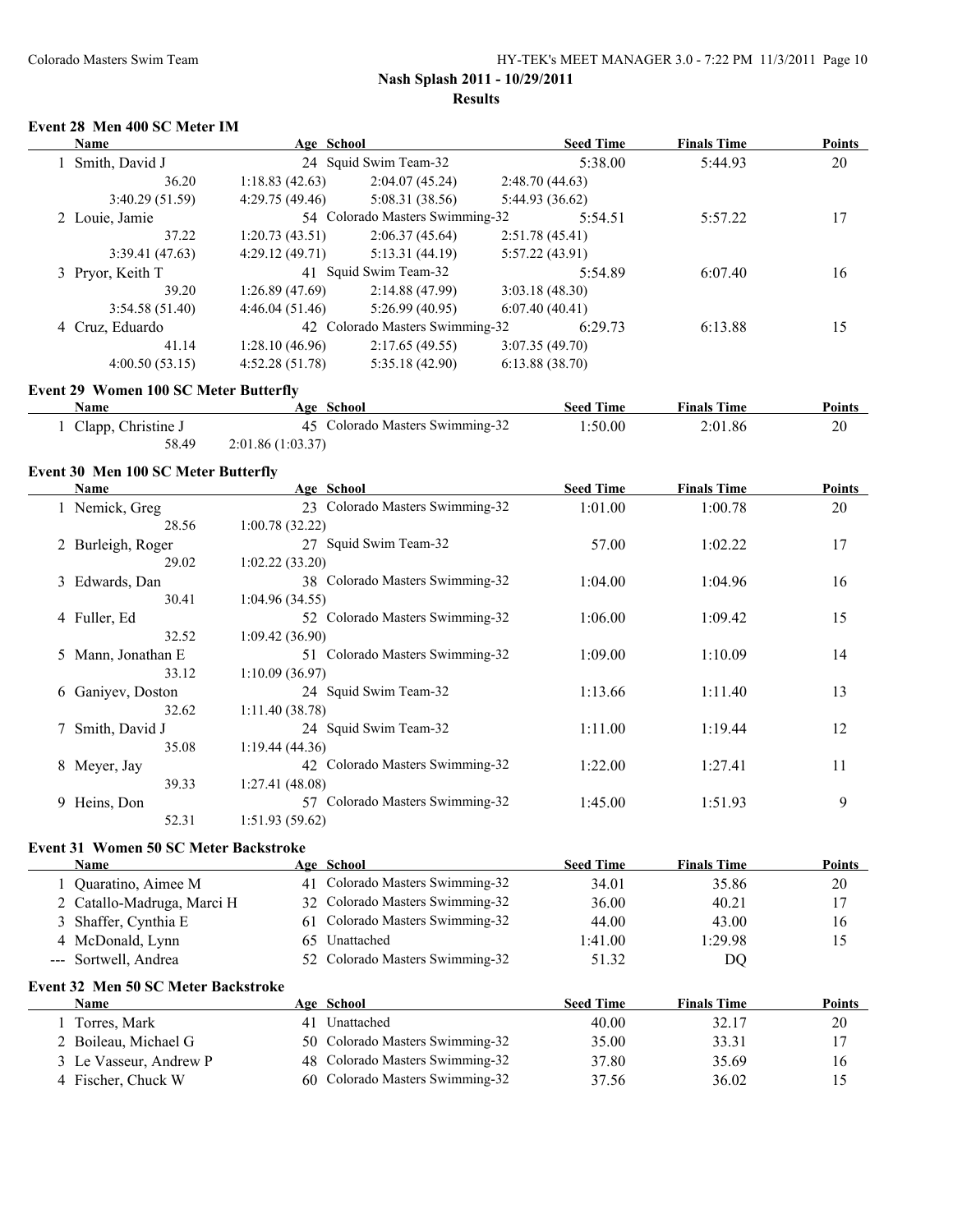#### **(Event 32 Men 50 SC Meter Backstroke)**

|    | <b>Name</b>                              |  | Age School                      | <b>Seed Time</b> | <b>Finals Time</b> | <b>Points</b> |  |  |  |
|----|------------------------------------------|--|---------------------------------|------------------|--------------------|---------------|--|--|--|
|    | 5 Lehman, Melvin J                       |  | 57 Colorado Masters Swimming-32 | 36.60            | 37.29              | 14            |  |  |  |
|    | 6 Murphy, Jim                            |  | 51 Colorado Masters Swimming-32 | 39.00            | 39.11              | 13            |  |  |  |
|    | 7 Leo, Mark                              |  | 51 Colorado Masters Swimming-32 | 35.00            | 39.45              | 12            |  |  |  |
|    | 8 Chatham, Kevin A                       |  | 42 Unattached                   | 39.25            | 40.13              | 11            |  |  |  |
|    | 9 Estte, Steve                           |  | 52 Colorado Masters Swimming-32 | 45.00            | 40.59              | 9             |  |  |  |
|    | 10 Townsend, Cecil                       |  | 64 Colorado Masters Swimming-32 | 40.90            | 40.76              |               |  |  |  |
| 11 | Mainard, Tom S                           |  | 59 Colorado Masters Swimming-32 | 35.00            | 41.95              | 6             |  |  |  |
|    | 12 Kelly, John F                         |  | 50 Colorado Masters Swimming-32 | 45.00            | 44.00              |               |  |  |  |
|    | 13 Reetz, Eric F                         |  | 51 Colorado Masters Swimming-32 | 40.00            | 47.97              | 4             |  |  |  |
|    | 14 Kostyrka, Joel R                      |  | 50 Colorado Masters Swimming-32 | 1:00.00          | 56.53              |               |  |  |  |
|    | Event 34 Women 200 SC Meter Breaststroke |  |                                 |                  |                    |               |  |  |  |

| Name        | Age School     |                                 | <b>Seed Time</b> | <b>Finals Time</b> | Points |
|-------------|----------------|---------------------------------|------------------|--------------------|--------|
| Crouch. Kim |                | 50 Colorado Masters Swimming-32 | 3:08.33          | 3:08.51            | 20     |
| 44.13       | 1:31.72(47.59) | 2:20.75 (49.03)                 | 3:08.51(47.76)   |                    |        |

#### **Event 34 Men 200 SC Meter Breaststroke**

| <b>Name</b>            | Age School     |                                 | <b>Seed Time</b> | <b>Finals Time</b> | <b>Points</b> |
|------------------------|----------------|---------------------------------|------------------|--------------------|---------------|
| 1 Louie, Jamie         |                | 54 Colorado Masters Swimming-32 | 3:02.50          | 3:04.43            | 20            |
| 41.02                  | 1:27.17(46.15) | 2:14.64 (47.47)                 | 3:04.43(49.79)   |                    |               |
| 2 Cain, David P        |                | 33 Colorado Masters Swimming-32 | 3:13.00          | 3:08.61            | 17            |
| 42.56                  | 1:30.47(47.91) | 2:20.00(49.53)                  | 3:08.61(48.61)   |                    |               |
| 3 Cruz, Eduardo        |                | 42 Colorado Masters Swimming-32 | 3:21.09          | 3:11.16            | 16            |
| 44.16                  | 1:32.31(48.15) | 2:22.49(50.18)                  | 3:11.16(48.67)   |                    |               |
| 4 Krell, David         |                | 33 Colorado Masters Swimming-32 | 3:20.00          | 3:15.86            | 15            |
| 41.87                  | 1:31.99(50.12) | 2:23.77(51.78)                  | 3:15.86(52.09)   |                    |               |
| 5 Ganiyev, Doston      |                | 24 Squid Swim Team-32           | 3:03.66          | 3:24.48            | 14            |
| 47.09                  | 1:39.75(52.66) | 2:33.40(53.65)                  | 3:24.48(51.08)   |                    |               |
| --- Parkinson, Bruce A |                | 60 Colorado Masters Swimming-32 | 3:13.00          | DQ                 |               |
| 44.06                  | 1:33.73(49.67) | 2:24.99(51.26)                  | DO(50.92)        |                    |               |
|                        |                |                                 |                  |                    |               |

## **Event 35 Women 50 SC Meter Freestyle**

|    | Name                     |     | Age School                      | <b>Seed Time</b> | <b>Finals Time</b> | Points |
|----|--------------------------|-----|---------------------------------|------------------|--------------------|--------|
|    | DeHaven, Kathleen        | 39  | Colorado Masters Swimming-32    | 30.00            | 29.46              | 20     |
| 2  | Shuss, Audrey            | 28  | Colorado Masters Swimming-32    | 26.00            | 30.05              | 17     |
| 3  | Stutzke, Crystal A       | 31  | Colorado Masters Swimming-32    | 30.00            | 30.09              | 16     |
|    | 4 Crouch, Kim            | 50. | Colorado Masters Swimming-32    | 32.33            | 30.96              | 15     |
|    | 5 Richardson, Kim G      | 43  | Colorado Masters Swimming-32    | 31.50            | 31.53              | 14     |
|    | 6 Quaratino, Aimee M     | 41  | Colorado Masters Swimming-32    | 30.88            | 31.58              | 13     |
|    | 7 Rosener, Karen K       | 57  | Colorado Masters Swimming-32    | 35.90            | 33.10              | 12     |
| 8. | Washburn, Lynette A      | 48  | Colorado Masters Swimming-32    | 33.48            | 33.22              | 11     |
| 9. | Crino, Heide P           | 45  | Colorado Masters Swimming-32    | 33.00            | 33.37              | 9      |
| 10 | Catallo-Madruga, Marci H | 32  | Colorado Masters Swimming-32    | 32.00            | 33.91              |        |
|    | Rugar, Lisa M            | 48  | Colorado Masters Swimming-32    | 36.00            | 34.22              | 6      |
| 12 | Gable, Lisa              | 53  | Colorado Masters Swimming-32    | 33.50            | 35.00              | 5      |
| 13 | Wilson, Emily            |     | Colorado Masters Swimming-32    | 45.00            | 36.19              | 4      |
| 14 | Francis, Kathy M         | 52  | Unattached                      | 45.00            | 36.31              | 3      |
| 15 | Broncucia, Stacy L       | 43  | Colorado Masters Swimming-32    | 36.00            | 36.61              | 2      |
| 16 | Wilson, Sarah A          | 29  | Colorado Masters Swimming-32    | 37.54            | 37.00              |        |
| 17 | Sortwell, Andrea         | 52  | Colorado Masters Swimming-32    | 39.89            | 40.27              |        |
| 18 | Clapp, Christine J       | 45  | Colorado Masters Swimming-32    | 40.00            | 41.70              |        |
| 19 | Prall, Winifred S        | 64  | Colorado Masters Swimming-32    | 43.00            | 43.92              |        |
|    | 20 Popish, Robyn A       |     | 46 Colorado Masters Swimming-32 | 45.00            | 44.36              |        |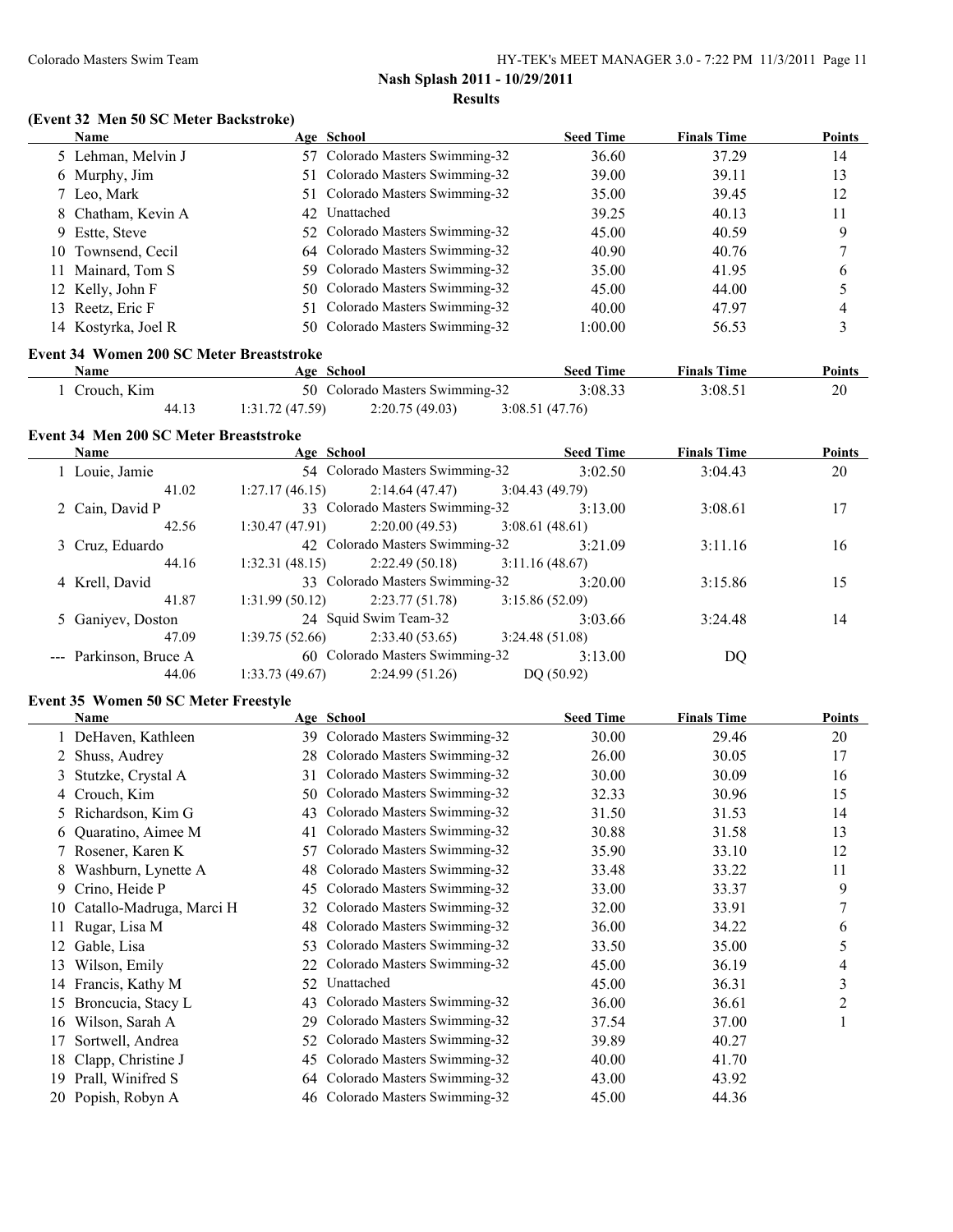# **(Event 35 Women 50 SC Meter Freestyle)**

|                     | <b>Name</b>                        |     | Age School                   | <b>Seed Time</b> | <b>Finals Time</b> | <b>Points</b> |
|---------------------|------------------------------------|-----|------------------------------|------------------|--------------------|---------------|
|                     | 21 Wise, Louise                    | 69  | Colorado Masters Swimming-32 | 48.00            | 45.94              |               |
| 22                  | McDonald, Lynn                     | 65  | Unattached                   | 1:45.00          | 1:31.05            |               |
|                     | Event 36 Men 50 SC Meter Freestyle |     |                              |                  |                    |               |
|                     | <b>Name</b>                        |     | Age School                   | <b>Seed Time</b> | <b>Finals Time</b> | <b>Points</b> |
|                     | Sandstrum, Michael A               | 42  | Colorado Masters Swimming-32 | 32.00            | 26.35              | 20            |
|                     | Zuppas, Zac A                      | 33  | Colorado Masters Swimming-32 | 27.97            | 26.95              | 17            |
| 3                   | Wong, Douglas L                    | 36  | Colorado Masters Swimming-32 | 27.10            | 27.69              | 16            |
|                     | 4 Fuller, Ed                       | 52  | Colorado Masters Swimming-32 | 29.00            | 28.00              | 15            |
| 5.                  | Hewins, Stephen L                  | 43  | Squid Swim Team-32           | 29.02            | 28.19              | 14            |
| 6                   | Le Vasseur, Andrew P               | 48  | Colorado Masters Swimming-32 | 29.99            | 28.43              | 13            |
|                     | Holmes, Todd                       | 42  | Colorado Masters Swimming-32 | 28.44            | 28.49              | 12            |
|                     | Torres, Mark                       | 41  | Unattached                   | 35.00            | 28.67              | 11            |
| 9                   | Fischer, Chuck W                   | 60  | Colorado Masters Swimming-32 | 30.44            | 29.49              | 9             |
| 10                  | Hughes, John S                     | 58  | Colorado Masters Swimming-32 | 31.00            | 29.79              | 7             |
| 11                  | Wolfe, Roland                      | 49  | Colorado Masters Swimming-32 | 29.02            | 30.56              | 6             |
| 12                  | Lehman, Melvin J                   | 57  | Colorado Masters Swimming-32 | 30.91            | 31.06              | 5             |
| 13                  | Chatham, Kevin A                   | 42  | Unattached                   | 33.50            | 31.10              | 4             |
| 14                  | Leo, Mark                          | 51. | Colorado Masters Swimming-32 | 30.50            | 31.60              | 3             |
| 15                  | Thomas, Matthew S                  | 32  | Unattached                   | 27.00            | 32.01              | 2             |
| 16                  | Weaver, Chris                      | 36  | Colorado Masters Swimming-32 | 33.00            | 33.05              | 1             |
| 17                  | Estte, Steve                       | 52  | Colorado Masters Swimming-32 | 35.00            | 33.36              |               |
| 18                  | Mainard, Tom S                     | 59  | Colorado Masters Swimming-32 | 28.00            | 33.63              |               |
| 19                  | Vaughan, James M                   | 65  | Colorado Masters Swimming-32 | 35.20            | 33.84              |               |
| 20                  | Reetz, Eric F                      | 51  | Colorado Masters Swimming-32 | 31.50            | 36.39              |               |
| 21                  | McDanal, Steve K                   | 68  | Colorado Masters Swimming-32 | 42.00            | 40.39              |               |
| 22                  | Kostyrka, Joel R                   | 50  | Colorado Masters Swimming-32 | 45.00            | 43.67              |               |
| $\qquad \qquad - -$ | Murphy, Jim                        | 51  | Colorado Masters Swimming-32 | 33.00            | DQ                 |               |

## **Event 37 Women 200 SC Meter IM**

| <b>Name</b>      | Age School     |                                   | <b>Seed Time</b> | <b>Finals Time</b> | <b>Points</b> |
|------------------|----------------|-----------------------------------|------------------|--------------------|---------------|
| Nash, Ellie      |                | 33 Colorado Masters Swimming-32   | 2:40.27          | 2:56.27            | 20            |
| 37.14            | 1:23.80(46.66) | $2:15.40(51.60)$ $2:56.27(40.87)$ |                  |                    |               |
| 2 Crino, Heide P |                | 45 Colorado Masters Swimming-32   | 3.1500           | 3:20.10            |               |
| 42.30            | 1:32.66(50.36) | 2:32.52 (59.86)                   | 3:20.10(47.58)   |                    |               |
| --- Good, Tricia |                | 40 Colorado Masters Swimming-32   | 3.0000           | DO                 |               |
| 42.58            | 1:32.22(49.64) | 2:19.61 (47.39)                   | DQ(41.62)        |                    |               |

# **Event 38 Men 200 SC Meter IM**

| Age School                       | <b>Seed Time</b> | <b>Finals Time</b>                                                                                    | <b>Points</b> |
|----------------------------------|------------------|-------------------------------------------------------------------------------------------------------|---------------|
|                                  | 2:15.00          | 2:20.02                                                                                               | 20            |
| 1:47.61(41.14)<br>1:06.47(38.18) | 2:20.02(32.41)   |                                                                                                       |               |
|                                  | 2:45.01          | 2:33.99                                                                                               | 17            |
| 1:59.75(47.76)<br>1:11.99(40.65) | 2:33.99(34.24)   |                                                                                                       |               |
|                                  | NT               | 2:36.11                                                                                               | 16            |
| 1:54.73(42.32)<br>1:12.41(41.50) | 2:36.11(41.38)   |                                                                                                       |               |
| 24 Squid Swim Team-32            | 2:37.00          | 2:44.28                                                                                               | 15            |
| 2:06.28(50.07)<br>1:16.21(42.05) | 2:44.28(38.00)   |                                                                                                       |               |
| 32 Unattached                    | 2:37.00          | 2:45.77                                                                                               | 14            |
| 1:18.74(43.61)<br>2:06.00(47.26) | 2:45.77(39.77)   |                                                                                                       |               |
| 41 Squid Swim Team-32            | 2:51.81          | 2:53.50                                                                                               | 13            |
| 2:14.58(50.71)<br>1:23.87(46.55) | 2:53.50(38.92)   |                                                                                                       |               |
|                                  |                  | 28 Colorado Masters Swimming-32<br>46 Colorado Masters Swimming-32<br>23 Colorado Masters Swimming-32 |               |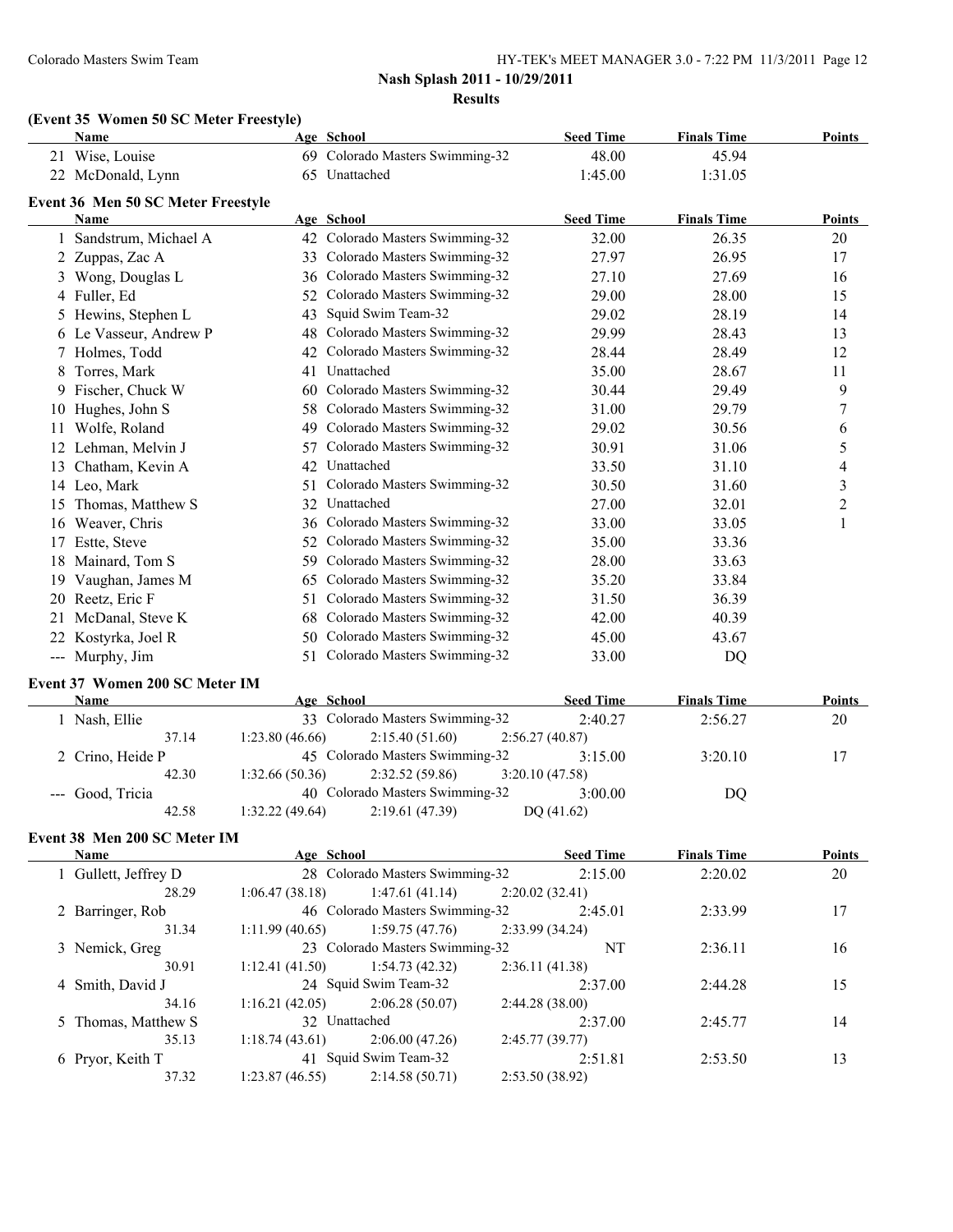## **(Event 38 Men 200 SC Meter IM)**

| <b>Name</b>     | Age School       |                                                                                                                                                               | <b>Finals Time</b>                                                         | <b>Points</b> |
|-----------------|------------------|---------------------------------------------------------------------------------------------------------------------------------------------------------------|----------------------------------------------------------------------------|---------------|
| 7 Kelly, John F |                  |                                                                                                                                                               | 3:29.27                                                                    | 12            |
| 1:38.62         | 2:42.65(1:04.03) |                                                                                                                                                               |                                                                            |               |
| 8 Wolfe, Roland |                  |                                                                                                                                                               | 3:38.82                                                                    |               |
| 1:38.23         | 2:35.03(56.80)   |                                                                                                                                                               |                                                                            |               |
| 9 Myers, Dean A |                  | NT                                                                                                                                                            | 3:41.10                                                                    | Q             |
| 48.91           | 1:47.55(58.64)   |                                                                                                                                                               |                                                                            |               |
|                 |                  | 50 Colorado Masters Swimming-32<br>3:29.27(46.62)<br>49 Colorado Masters Swimming-32<br>3:19.35(44.32)<br>61 Colorado Masters Swimming-32<br>2:51.52(1:03.97) | <b>Seed Time</b><br>2:50.94<br>3:20.89<br>3:38.82(19.47)<br>3:41.10(49.58) |               |

## **Event 40 Men 800 SC Meter Freestyle Relay**

| Team                           | Relay                 |                        | <b>Seed Time</b>          | <b>Finals Time</b> | <b>Points</b> |
|--------------------------------|-----------------------|------------------------|---------------------------|--------------------|---------------|
| 1 Colorado Masters Swimming-32 |                       | C                      | NT                        | 11:08.89           | 40            |
| 1) Cruz, Eduardo 42            | 2) Gelormino, Mike 43 |                        | 3) Weaver, Chris 36       | 4) Fuller, Ed 52   |               |
| 33.40                          | 1:10.53(1:10.53)      | 1:50.29(1:50.29)       | 2:29.03(2:29.03)          |                    |               |
| 3:10.34(41.31)                 | 3:57.07(1:28.04)      | 4:45.04(2:16.01)       | 5:32.42(3:03.39)          |                    |               |
| 5:49.30(16.88)                 | 6:10.78(38.36)        | 6:54.89(1:22.47)       | 8:29.15(2:56.73)          |                    |               |
| 9:06.18(37.03)                 | 9:46.34(1:17.19)      | 10:27.93(1:58.78)      | 11:08.89(2:39.74)         |                    |               |
| 2 Colorado Masters Swimming-32 |                       | A                      | NT                        | 11:17.70           | 34            |
| 1) Heins, Don 57               |                       | 2) Reetz, Eric $F$ 51  | 3) Magouirk, Jeffrey K 50 | 4) Leo, Mark 51    |               |
| 33.13                          | 1:10.68(1:10.68)      | 1:49.59(1:49.59)       | 2:27.85(2:27.85)          |                    |               |
| 2:48.03(20.18)                 | 3:12.53(44.68)        | 4:04.44(1:36.59)       | 4:57.75(2:29.90)          |                    |               |
| 5:44.79(47.04)                 | 6:00.03(1:02.28)      | 6:26.34(1:28.59)       | 7:17.56(2:19.81)          |                    |               |
| 8:08.61(51.05)                 | 8:56.15(1:38.59)      | 9:39.69(2:22.13)       | 11:17.70(4:00.14)         |                    |               |
| 3 Colorado Masters Swimming-32 |                       | B                      | NT                        | 11:44.58           | 32            |
| 1) Estte, Steve 52             |                       | 2) Lehman, Melvin J 57 | 3) Cain, David P 33       | 4) Krell, David 33 |               |
| 39.13                          | 1:28.98(1:28.98)      | 2:19.16(2:19.16)       | 3:05.38(3:05.38)          |                    |               |
| 3:43.60(38.22)                 | 4:27.47(1:22.09)      | 5:13.65(2:08.27)       | 5:57.97 (2:52.59)         |                    |               |
| 6:34.47(36.50)                 | 7:15.75(1:17.78)      | 7:59.44(2:01.47)       | 8:42.75 (2:44.78)         |                    |               |
| 8:59.74 (16.99)                | 9:22.21(39.46)        | 10:07.64 (1:24.89)     | 11:44.58(3:01.83)         |                    |               |
|                                |                       |                        |                           |                    |               |

## **Event 43 Women 800 SC Meter Freestyle**

| Name                       | Age School        |                                 |                    | <b>Seed Time</b> | <b>Finals Time</b> | <b>Points</b> |
|----------------------------|-------------------|---------------------------------|--------------------|------------------|--------------------|---------------|
| 1 Najjar, Ellie S          |                   | 50 Colorado Masters Swimming-32 |                    | 10:24.55         | 10:31.58           | 20            |
| 35.65                      | 1:13.99(38.34)    | 1:52.95(38.96)                  | 2:32.79(39.84)     |                  |                    |               |
| 3:12.73(39.94)             | 3:52.62(39.89)    | 4:32.96(40.34)                  | 5:13.27(40.31)     |                  |                    |               |
| 5:53.16 (39.89)            | 6:33.18(40.02)    | 7:12.93(39.75)                  | 7:53.20(40.27)     |                  |                    |               |
| 8:33.15(39.95)             | 9:13.11(39.96)    | 9:52.81(39.70)                  | 10:31.58 (38.77)   |                  |                    |               |
| 2 Catallo-Madruga, Marci H |                   | 32 Colorado Masters Swimming-32 |                    | 10:20.30         | 11:16.42           | 17            |
| 37.22                      | 1:18.64(41.42)    | 2:01.05(42.41)                  | 2:43.65(42.60)     |                  |                    |               |
| 3:26.67(43.02)             | 4:09.90(43.23)    | 4:52.92(43.02)                  | 5:35.63(42.71)     |                  |                    |               |
| 6:18.85(43.22)             | 7:01.97(43.12)    | 7:45.13(43.16)                  | 8:28.00(42.87)     |                  |                    |               |
| 9:10.96(42.96)             | 9:53.92(42.96)    | 10:36.09(42.17)                 | 11:16.42(40.33)    |                  |                    |               |
| 3 Popish, Robyn A          |                   | 46 Colorado Masters Swimming-32 |                    | 16:00.00         | 15:15.31           | 16            |
| 50.75                      | 1:44.89(54.14)    | 2:42.34(57.45)                  | 3:39.49(57.15)     |                  |                    |               |
| 4:38.05(58.56)             | 5:35.97 (57.92)   | 6:33.99(58.02)                  | 7:32.96(58.97)     |                  |                    |               |
| 8:31.51 (58.55)            | 9:30.02(58.51)    | 10:28.76(58.74)                 | 11:26.70(57.94)    |                  |                    |               |
| 12:25.67(58.97)            | 13:23.49 (57.82)  | 14:21.47 (57.98)                | 15:15.31 (53.84)   |                  |                    |               |
| 4 McLean, Ryan R           |                   | 31 Colorado Masters Swimming-32 |                    | 20:52.99         | 20:33.68           | 15            |
| 1:10.65                    | 2:26.23(1:15.58)  | 3:43.29(1:17.06)                | 5:00.07(1:16.78)   |                  |                    |               |
| 6:17.89(1:17.82)           | 7:33.92(1:16.03)  | 8:50.28(1:16.36)                | 10:06.19 (1:15.91) |                  |                    |               |
| 11:26.22(1:20.03)          | 12:45.58(1:19.36) | 14:04.50(1:18.92)               | 15:23.61(1:19.11)  |                  |                    |               |
| 16:40.62(1:17.01)          | 17:58.68(1:18.06) | 19:16.70(1:18.02)               | 20:33.68 (1:16.98) |                  |                    |               |
|                            |                   |                                 |                    |                  |                    |               |